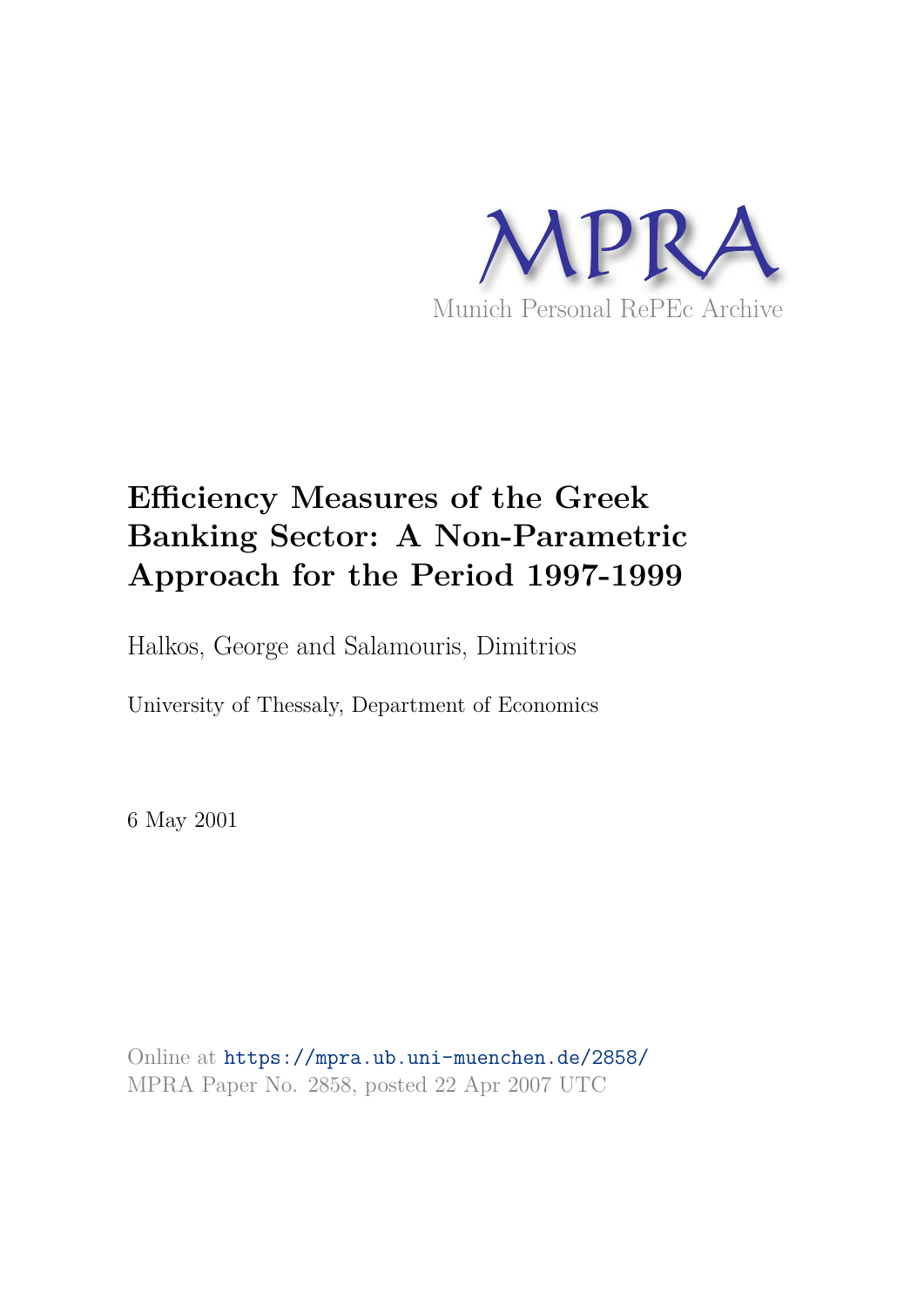

**University of Thessaly Department of Economics**  *Discussion paper series 01/04*

# Efficiency measures of the Greek Banking Sector: A non-parametric approach for the period 1997-1999

By

George E. Halkos  $\&$  Dimitrios S. Salamouris<sup>†</sup>

*Department of Economics, University of Thessaly Korai 43,38333, Volos, Greece* 

# **ABSTRACT**

This study explores the efficiency of the Greek Banking sector with the use of a number of suggested financial efficiency ratios for the time period 1997-99. A non-parametric analytic technique (Data Envelopment Analysis) is employed for measuring efficiency. The suggested model in our analysis offers an empirical reference set for comparing the inefficient banks with the efficient ones. For each year we estimate the relative efficiency and determine the feasible targets for improvement of each bank. The analysis shows that, the total improvement in efficiency in the Banking sector is mainly attributed to the increase in the efficiency ratio resulting from the significant increase in revenues mainly from their activation in the Greek Stock Exchange Market. We find that the higher the size of total assets the higher the efficiency is. We also show that the increase in efficiency is accompanied with a reduction in the number of small banks due to mergers and acquisitions.

 **Keywords:** Banking, Financial ratios, Data Envelopment Analysis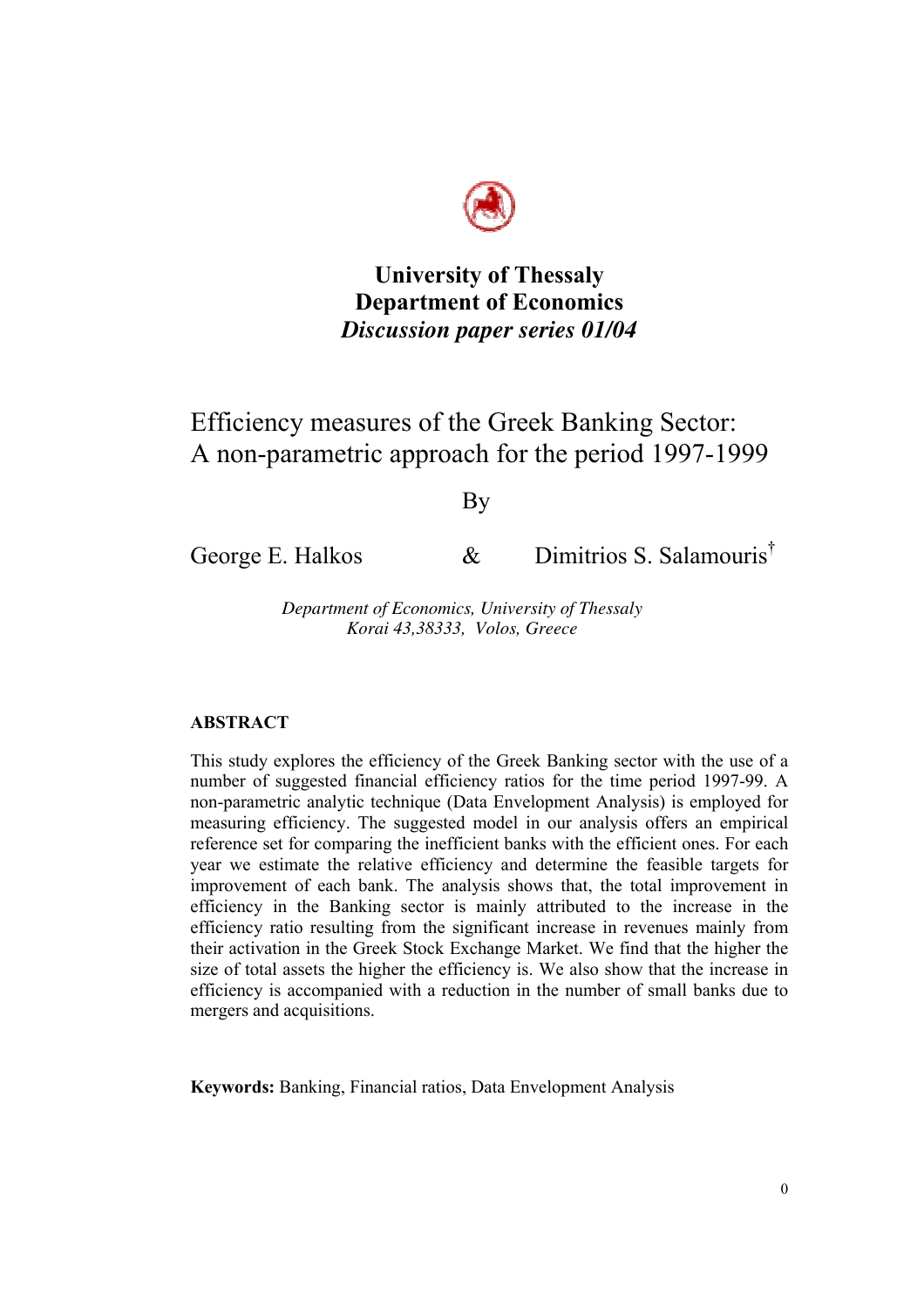#### **Introduction**

 $\overline{a}$ 

In the Greek financial system, the commercial banks play an important role and contribute substantially to the finance of the national economy. The Greek banking industry has presented a substantial development over the last years. Since the end of 1980's it has entered a new stage with several changes which started with the Report of the Karatza's Committee (1987). These changes go on until today and it is expected to continue in the future as well.

 The main changes in the banking system after 1992 include among others the liberalization of interest rate determination<sup>1</sup>, the abolition of various credit rules, the free movement of capital and the increased competition from banks of the European Union (Noulas, 1999). As a result, banks are free to determine their interest policy for deposits and loans since 1993. In the same year, banks were allowed to follow their investment policy without the restriction of investing a certain percentage in government bonds. These two measures towards further liberalization have driven to increased competition to both price and quality levels of the offered services by the banking sector. The competition among banks has increased mainly due to this market liberalization, technological improvements and the entrance of non-banking institutions for the provision of banking services in the form of non-intermediation (Staikouras and Steliarou, 1999). The competition has strengthened with the emergence of banking institutes from the EU but also from the competition from other credit institutes such as insurance companies and cooperative banks.

 Although till recently the main choice of banks to achieve their targets for development was by growing the components of their assets, today this choice is moved to the increase of profitability. All of the above require the determination of factors which play an important role in the profitability of banks in the new environment.

 The task of this study is to examine the efficiency of the commercial banking system during the period 1997-1999 and the relative efficiency of each bank. For this reason we employ a non-parametric analytic technique (Data Envelopment Analysis, DEA) for the measurement of efficiency with the use of financial ratios which are

 $<sup>1</sup>$  For the consequences in banks' efficiency from the reduction in interest rates in the zone of EURO see</sup> Thanos (2001)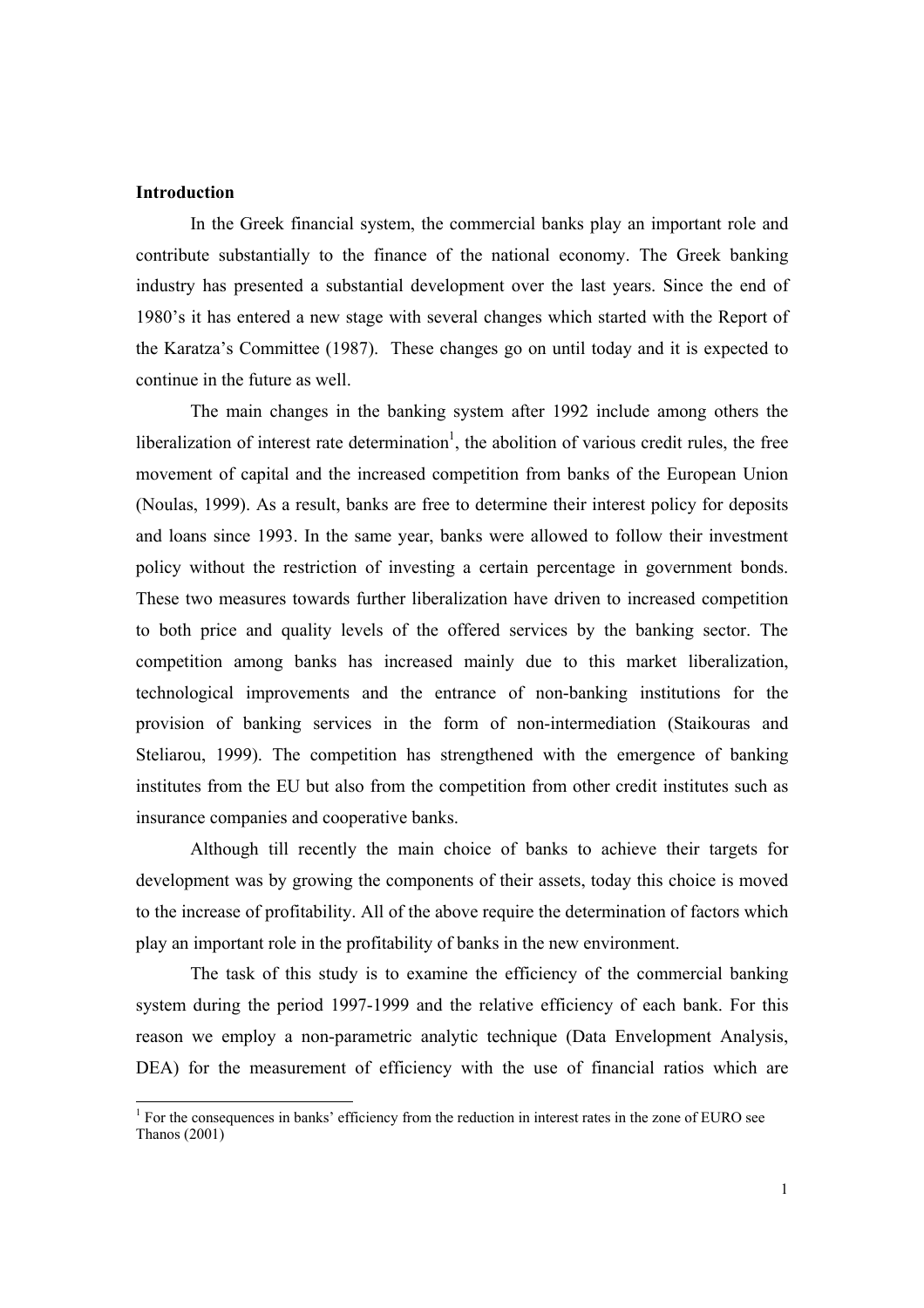frequently applied in the banking sector<sup>2</sup>. It is also generally accepted among analysts of the banking sector, that the efficiency of a bank is multidimensional from its nature.

 Specifically the efficiency of a bank is measured by using the ratios of return on equity, return on total assets, the difference of interest bearing elements Assets and Liabilities, the profit/loss per employee, the efficiency ratio and the net interest margin ratio. Our analysis includes 17 banks for the year 1999, 19 banks for the year 1998 and 21 banks for the year 1997. Our data were extracted and analyzed from the Balance Sheets and Profit and Loss Accounts of the Banks under consideration.

 Before we proceed in the presentation of the method used, we have to emphasize that the derivation of reasonable conclusions related to the comparative performance of a subset of banks pre-supposes that this comparison is carried out among banks operating in homogeneous markets. That is, we compare banks with the maximum feasible homogeneity in their offered services. The structure of this study is as follows. In the next section the suggested non-parametric technique is described. Then the methodology and the financial ratios employed are analyzed and the banks included in our sample are also presented. Finally, we end to conclusions, comments and policy implications from the results obtained.

### **The Technique**

In our study a non-parametric analytic technique for the evaluation of corporate performance is applied. Specifically, we employ a Data Envelopment Analysis (hereafter D.E.A.) technique which is a non-statistical method relying on linear programming. It provides a measure of relative technical efficiency of different decision-making units (hereafter DMUs) operating and performing in the same or similar tasks. The technique's main advantage is that it can deal with the case of multiple inputs and outputs as well as factors, which are not controlled by individual management.

 The main advantage of this non-parametric technique, and in general of all the non-parametric techniques, is that we skip most of the usual difficulties, which arise by the use of parametric methods in the analysis of financial ratios. That is, we skip problems like the necessity to determine the functional form<sup>3</sup> or to determine the

<sup>&</sup>lt;sup>2</sup> See Vasiliou D. (1993), Mathioudaki S. (1995), Siafakas N. (1980)<br><sup>3</sup> It is usually assumed that the relationship between the variables is linear.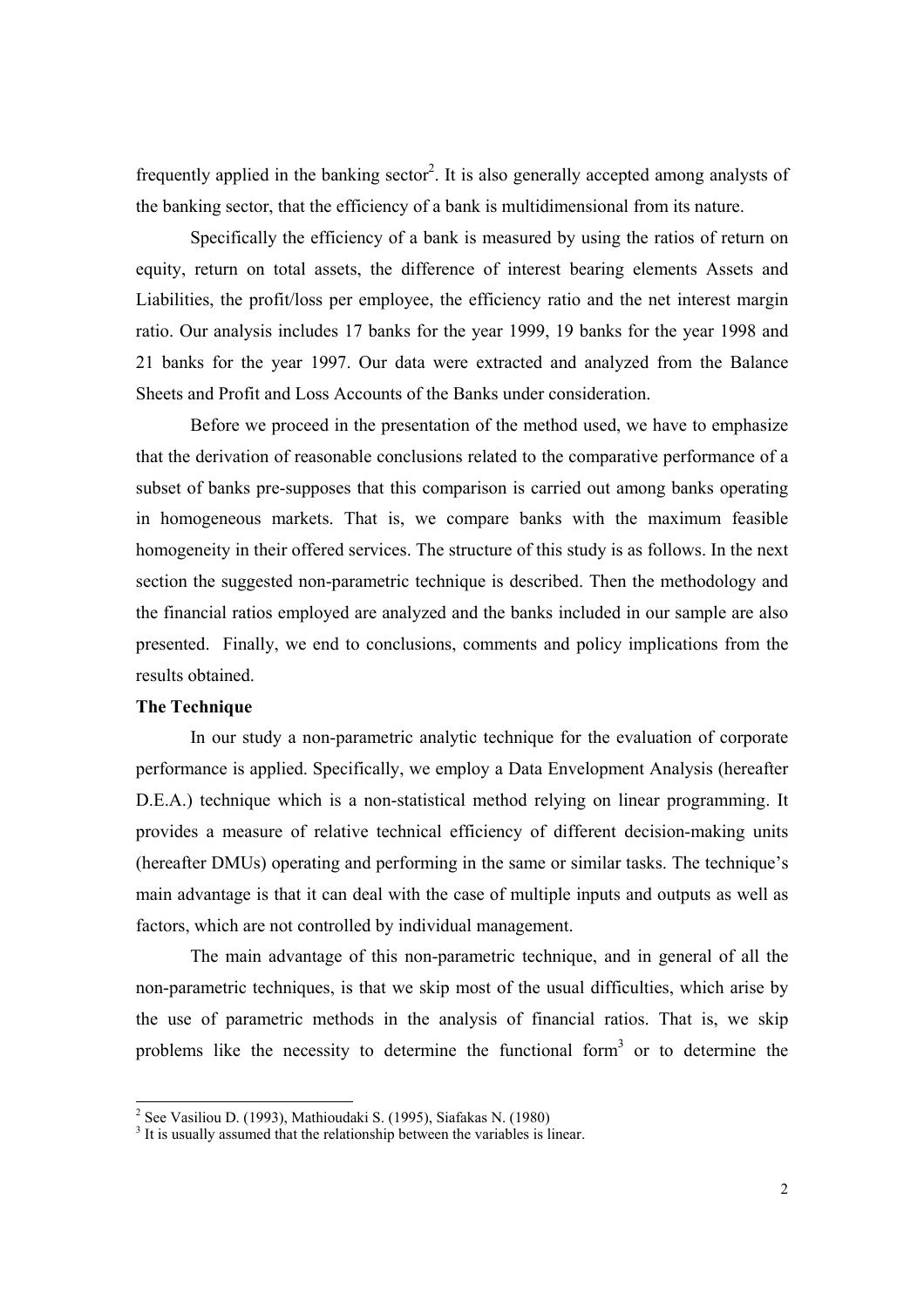statistical distribution of the ratios. Additionally, when we refer to the analysis of financial ratios problems arise if the numerator or the denominator take negative values, while the manipulation of outliers is not clear. On the contrary, using the proposed technique we cope with these difficulties and we mainly seek for the most efficient banks relying on the empirical data in use. Then we may compare the less efficient banks with the most efficient ones in our sample.

 In the literature the measurement of comparative efficiency of banks has shown a growing interest. A set of papers uses non-parametric methods for determining the efficient banks (Berg A., Forsund F. & Jansen E., 1991, Berg A., Forsund F., Hjalmarsson L. & Suminen M., 1993, Ferrier G & Lovell C., 1990, Fucuyama H., 1993). Another set of papers has studied the comparative efficiency of branches of a certain bank (Oral M. & Yolalan R., 1990, Sherman D. & Gold F., 1990, Haag E. and Jaska V., 1995). Concerning the Greek commercial banks we have a number of studies. Giokas D. (1991) and Vassiloglou M. & Giokas D. (1996) evaluated the relative effectivenes of the branches of some commercial banks while Noulas A. (1994) presents a comparison of efficiency for the Greek Banking Institutions.

The application of this technique facilitates the comparison of efficiency for a large sample of banks with the simultaneous use of multiple criteria, which determine efficiency for each bank. The comparative advantage of this model in comparison to the broadly employed simple ratio analysis, is that it forms a rounded judgement on firms efficiency, taking into consideration a variety of ratios simultaneously and combining them into a single measure of efficiency. Thus, the comparison of relative efficiency of the sample banks is carried out, relying on the derived efficiency ratio for every bank, as the solution of the mathematical model. The higher a bank's efficiency ratio in relation to the corresponding ratio of another bank the higher is the efficiency of this bank.

We may think of DEA as measuring the technical efficiency of a given bank by calculating an efficiency ratio equal to a weighted sum of outputs over a weighted sum of inputs. For each DMU these weights are derived by solving an optimization problem which involves the maximization of the efficiency ratio for that DMU subject to the constraint that the equivalent ratios for every DMU in the set is less than or equal to 1.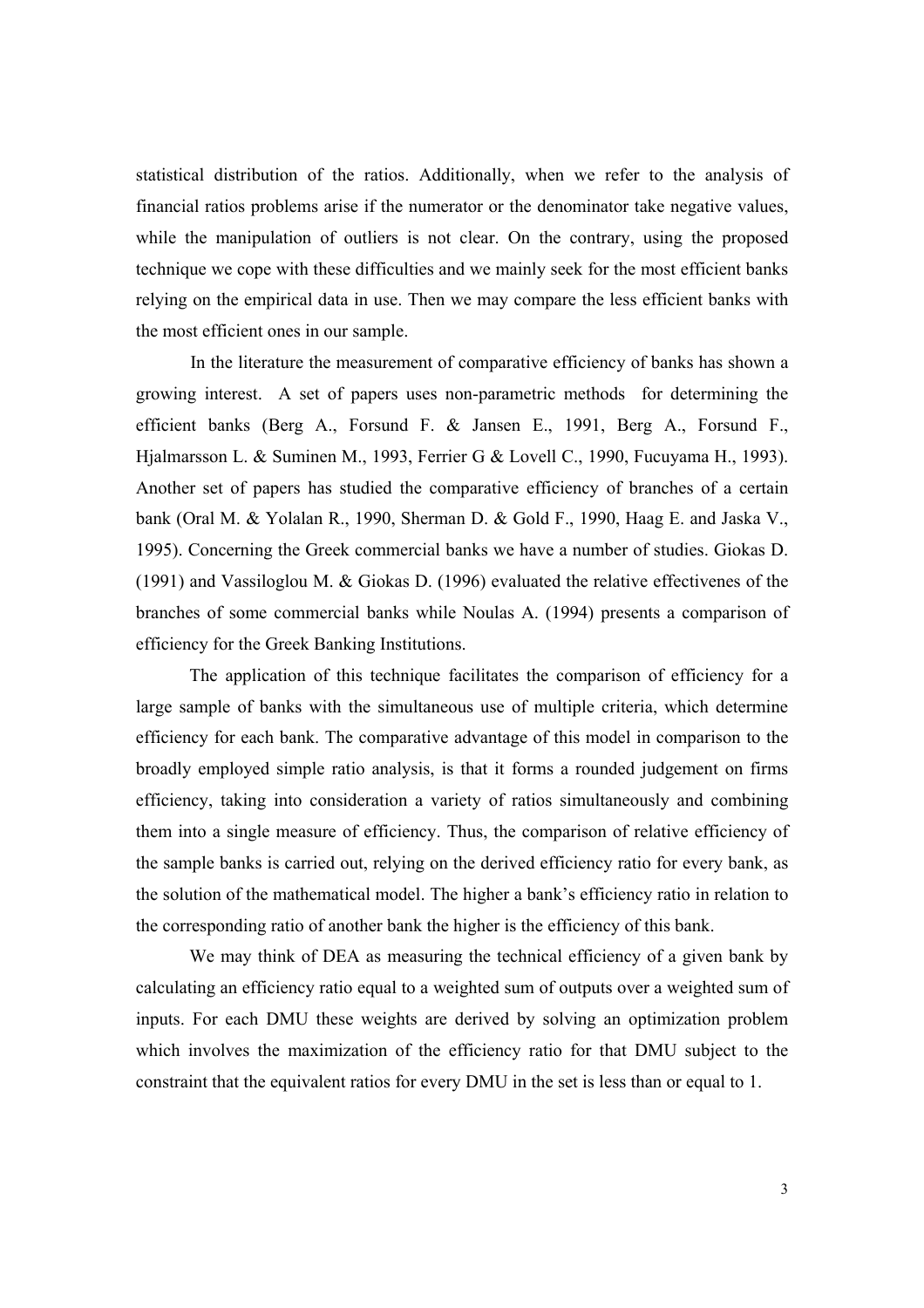That is, DEA seeks to determine which of the N DMUs determine an envelopment surface or efficient frontier. DMUs lying on the surface are deemed efficient, while DMUs that do not lie on the frontier are termed inefficient, and the analysis provides a measure of their relative efficiency. As mentioned, the solution of the model dictates the solution of (N) linear programming problems, one for each DMU. It provides us with an efficiency measure for each DMU and shows by how much each of a DMU's ratios should be improved if it were to perform at the same level as the best performing banks in the sample. In this way we extract an efficiency ratio for each bank which shows us by how much the ratios of each bank could be improved so as to reach the same level of efficiency with that of the most efficient banks in the sample.

The fundamental feature of DEA is that technical efficiency score of each DMU depends on the performance of the sample of which it forms a part. This means that DEA produces relative, rather than absolute, measures of technical efficiency for each DMU under consideration. DEA evaluates a DMU as technically efficient if it has the best ratio of any output to any input and this shows the significance of the outputs/inputs taken under consideration.

Let us now consider the problem diagrammatically. Assume that we examine the efficiency of eight commercial banks  $(T_1, T_2, \ldots, T_8)$ . To simplify things, we use two efficiency ratios: (a) the return on equity (ROE) and (b) the return on total assets (ROA). Suppose that banks that achieve the optimal efficiency are  $T_1$ ,  $T_2$ ,  $T_3$  and  $T_4$ . The efficient frontier is determined from the segments that pass through points  $T_1$ ,  $T_2$ ,  $T_3$  and  $T_4$ . Bank  $T<sub>5</sub>$  is not lying on the frontier and it is considered either as less efficient or not efficient. Point  $T_{\mu}$  on the surface which determines the optimal level of efficiency, represents the combination of the two ratios  $R_1$  and  $R_2$  in the same proportion as bank  $T_5$  and thus it is considered as the reference point which is used for the measurement of relative efficiency of bank  $T_5$ .  $T_{\mu}$  is a linear combination of  $T_2$  and  $T_3$ . That is the reference subset for bank  $T_5$  is banks  $T_2$  and  $T_3$ . The portion by which  $T_\mu$  prevails  $T_5$  shows us the size of inefficiency. The degree of efficiency for bank  $T<sub>5</sub>$  is found by the ratio of the distances  $OT<sub>5</sub>/OT<sub>µ</sub>.$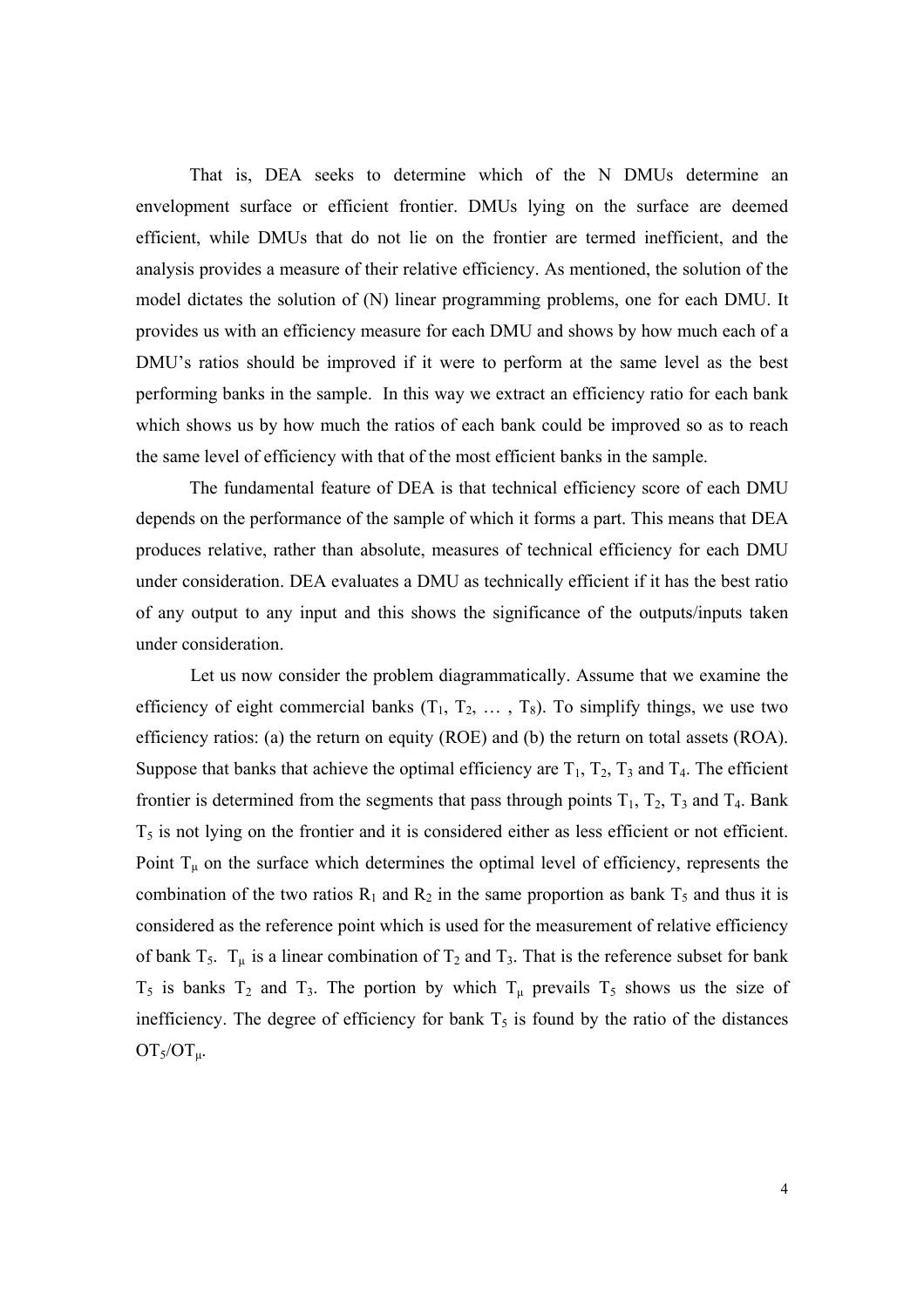

Let us now consider the problem from the mathematical point of view. On contrast with the original model suggested by Charnes *et al.* (1978) in our suggested model we do not take inputs under consideration. The main hypothesis behind this is that, inputs are considered similar and equal for all banks as they operate in the same markets for money and services. Thus we give attention to output in the form of financial efficiency ratios. The N under consideration banks produce a vector of outputs  $R_i$  in the form of the mentioned financial ratios. The matrix of outputs  $R_i$  (with  $i=1,2,3,...,m$ ) is known for each bank n (with  $n=1,2,...,N$ ). The  $n+1$  variables to be determined are a set of weights<sup>4</sup> ( $\lambda$ ), ( $\lambda = \lambda_1, \lambda_2, \ldots, \lambda_{\kappa}$ )  $\ell$  placed on each of the banks in forming the efficiency frontier for firm ( $\ell$ ) and an efficiency measure  $\Theta^{\ell}$ .

Then the linear program for each bank can be written as:

 $\overline{a}$ 

<sup>&</sup>lt;sup>4</sup> If a bank wishes to improve its score it would be best to concentrate on those outputs with the highest weight, as the efficiency score is most sensitive to those outputs.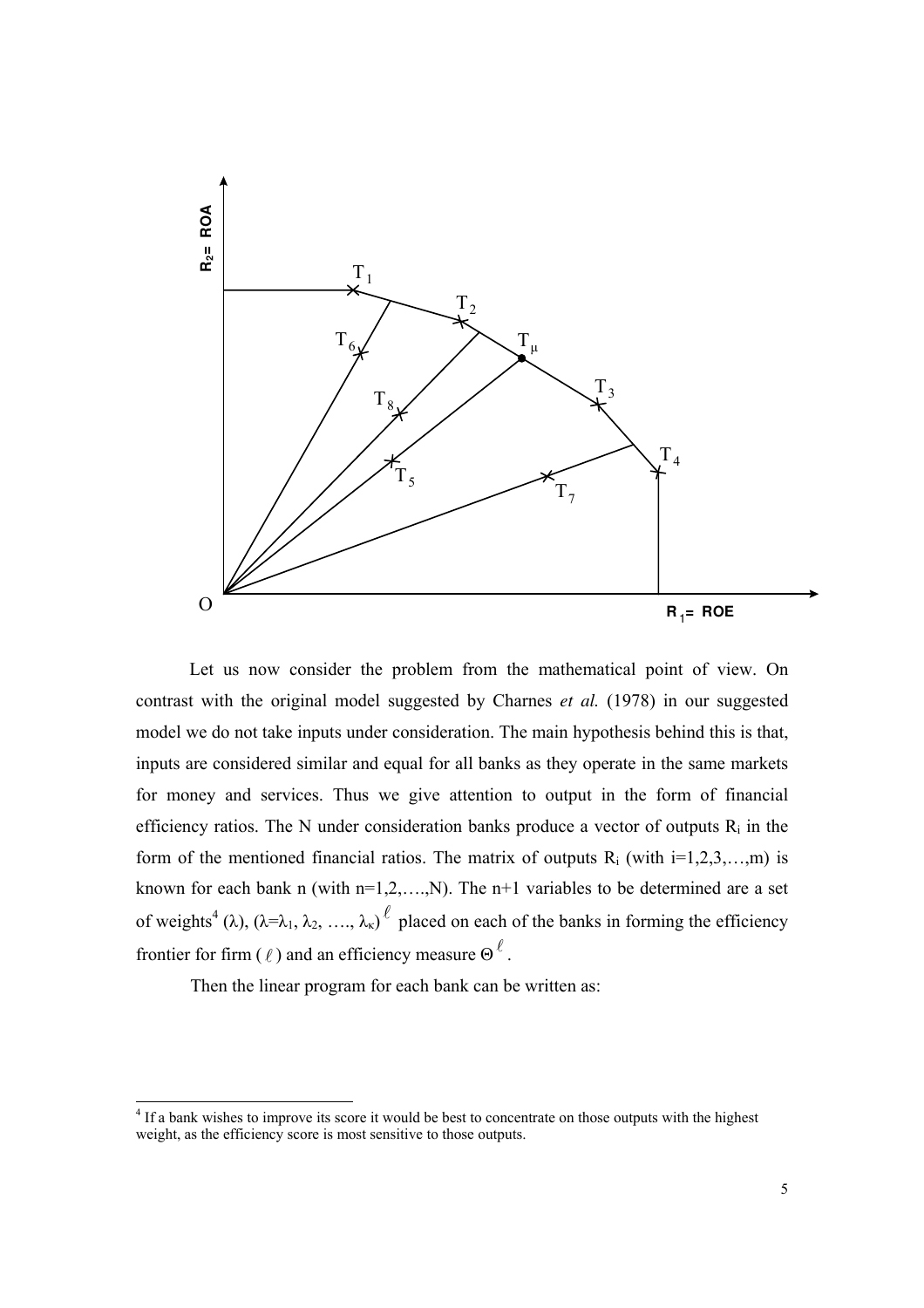max 
$$
\theta_{\ell}
$$
  
\nsubject to  $\sum_{n=1}^{N} \lambda_n R_{in} \ge \theta_{\ell} R_{i\ell}$  (i = 1, 2, ...., m)  
\n $\sum_{n=1}^{N} \lambda_n = 1$   
\n $\theta_{\ell} \ge 0$   
\n $\lambda_n \ge 0$  (n = 1, 2, ...., N)

The efficiency score for each bank is given by  $\Theta_{\ell}$  $\ell$  $* = \frac{1}{2}$  $\frac{1}{9}$ , and it is positive and

less than or equal to one. DMUs with  $\Theta^*$  value of unity are deemed efficient while DMUs with a Θ\* score of less than one are considered as inefficient. The optimal weights  $(\lambda_1^*, \dots, \lambda_n^*)^{\ell}$  of the reference group in the solution set a feasible target for improvement in each ratio  $(R_i)$  for bank  $\ell$ .

$$
\hat{\mathbf{Y}}_{i\,\ell} = \sum_{n=1}^{N} \lambda_n^* R_i \quad \text{or} \ \hat{\mathbf{Y}}_{i\,\ell} = R_{i\,\ell} \Theta_{\ell}^* + s_{i\,\ell}
$$

where  $(s_{i\ell})$  is the slack on ratio ( i ) and reflects the non-proportional residual output slack, while  $(\Theta_{\ell}^*)$  reflects the proportional output augmentation. In the number of cases where a DMU exhibited a negative ratio, the constraint associated with the negative ratio was amended to the following:

$$
\sum_{n=1}^N \lambda_n R_{in} \ge R_{i\ell}
$$

ensuring that the reference group exhibits performance not worse than a reference bank on the ratio on which this firm has negative performance along the lines suggested by Banker and Morey (1986) and Smith (1990).

 The analysis of weights is particularly instructive when we consider banks which seems to be efficient  $(\Theta^* = 1)$ . The weights indicate whether this efficiency is a result of exceptional performance in just one or two dimensions. A bank may choose to concentrate on just one output producing an exceptional performance along that dimension. Then whatever the performance along other outputs this bank will be deemed efficient. There is simply no other bank with which to compare it. This is a drawback of DEA and shows the difficulty of interpreting apparent efficiency in banks adopting unusual patterns of ouputs (or inputs). The weights derived in this way show the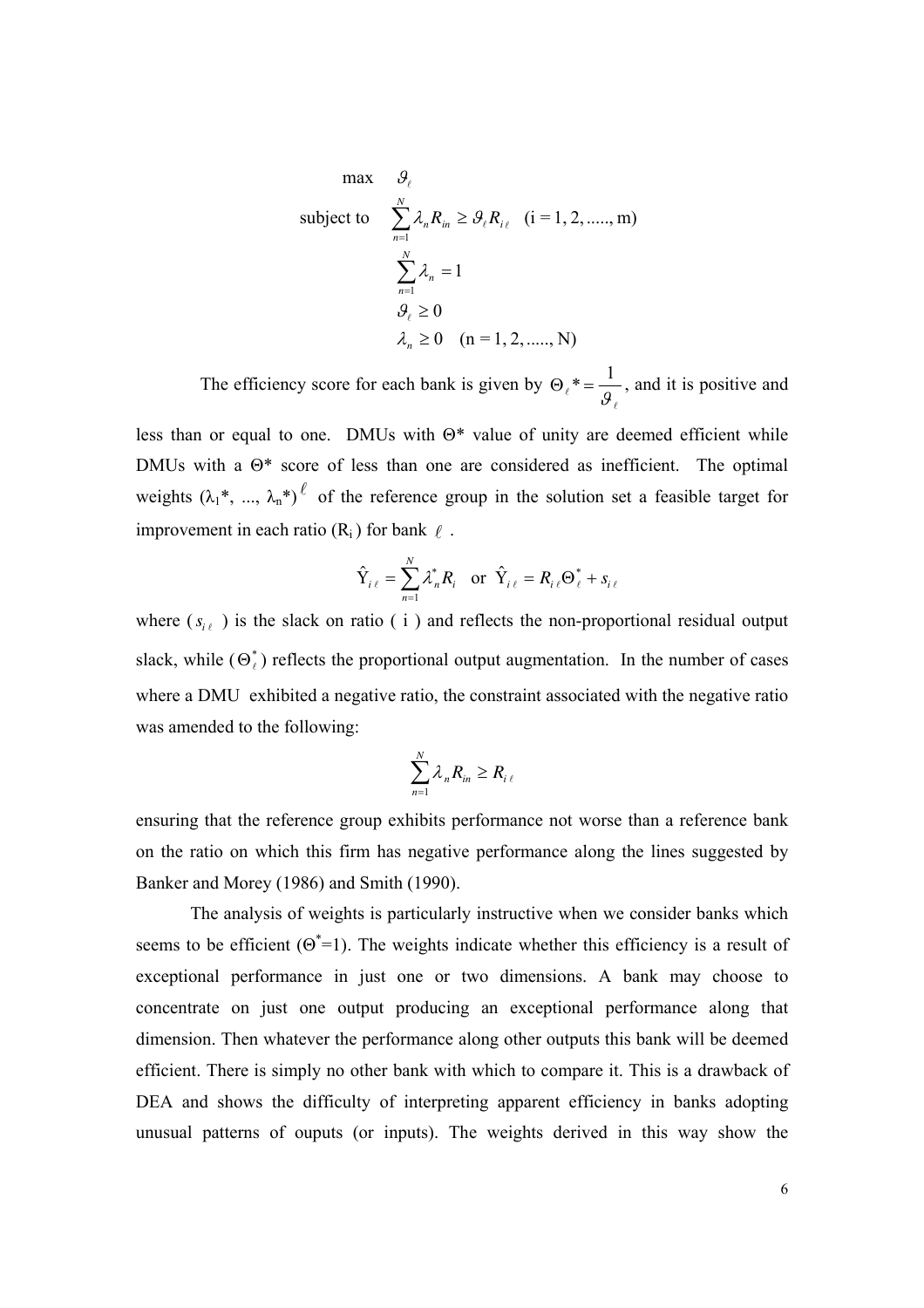importance given on the output by the bank under consideration. DEA makes no judgments about the validity of such values and limits the search for optimal performance amongst comparison groups adopting similar values.

#### **Methodological approach**

 $\overline{a}$ 

In our analysis we take under consideration all the Greek commercial banks members of the Union of Greek Banks<sup>5</sup>. We exclude banks with particular characteristics like ETBA and ETEBA as they are considered as investment rather than commercial banks. This is done for insuring the maximum feasible comparability among banks. Thus knowing that all banks considered in our sample offer approximately same services we secure that whatever observed difference in efficiency can be explained in differences in technical efficiency and not in lack of comparability.

 Multiple criteria are used in our effort to explore the efficiency of banks. A variety of financial ratios are applied for this evaluation with each ratio to provide indications for a bank's technical efficiency. However it is worth mentioning, that no one of these ratios on its own provides an adequate indication of a bank's efficiency. Thus in our study we select six financial ratios which reflect the most important dimensions of their performance. The financial ratios used as outputs of a commercial bank's activities are the following<sup>6</sup>.

**1.** Return Difference of Interest Bearing Assets (R.D.I.B.A):

This ratio is calculated as the return difference of the interest bearing Assets and the interest rate cost of the Liabilities. Specifically,

<sup>&</sup>lt;sup>5</sup> Banks which are included in our sample for the years 1997, 1998, 1999 are (by alphabetical order) the following: Agricultural Bank of Greece, Bank of Athens, ALPHA Bank, Aspis Bank, Bank of Attica, General Bank, Egnatia Bank, National Bank of Greece, National Housing Bank of Greece (where in its balance sheets and profit and loss accounts the economic-financial data of the National Mortgage Bank S.A. are included which has been acquitted by the Law No 2515/97), Commercial Bank of Greece, Ergasias Bank, EFG Eurobank (EFG Eurobank Ergasias), Ionian and Popular Bank of Greece, Bank of Central Greece, Bank of Crete, Popular Bank Hellas (former European and Popular Bank), Macedonia-Thrace Bank, Telesis Investment bank (former Doriki), Xiosbank.

<sup>&</sup>lt;sup>6</sup> The choice of ratios used in our study of efficiency, rely on what is most commonly used by bankers and financial analysts. It must be clarified that the ratios chosen could have been more or different depending on the subject of research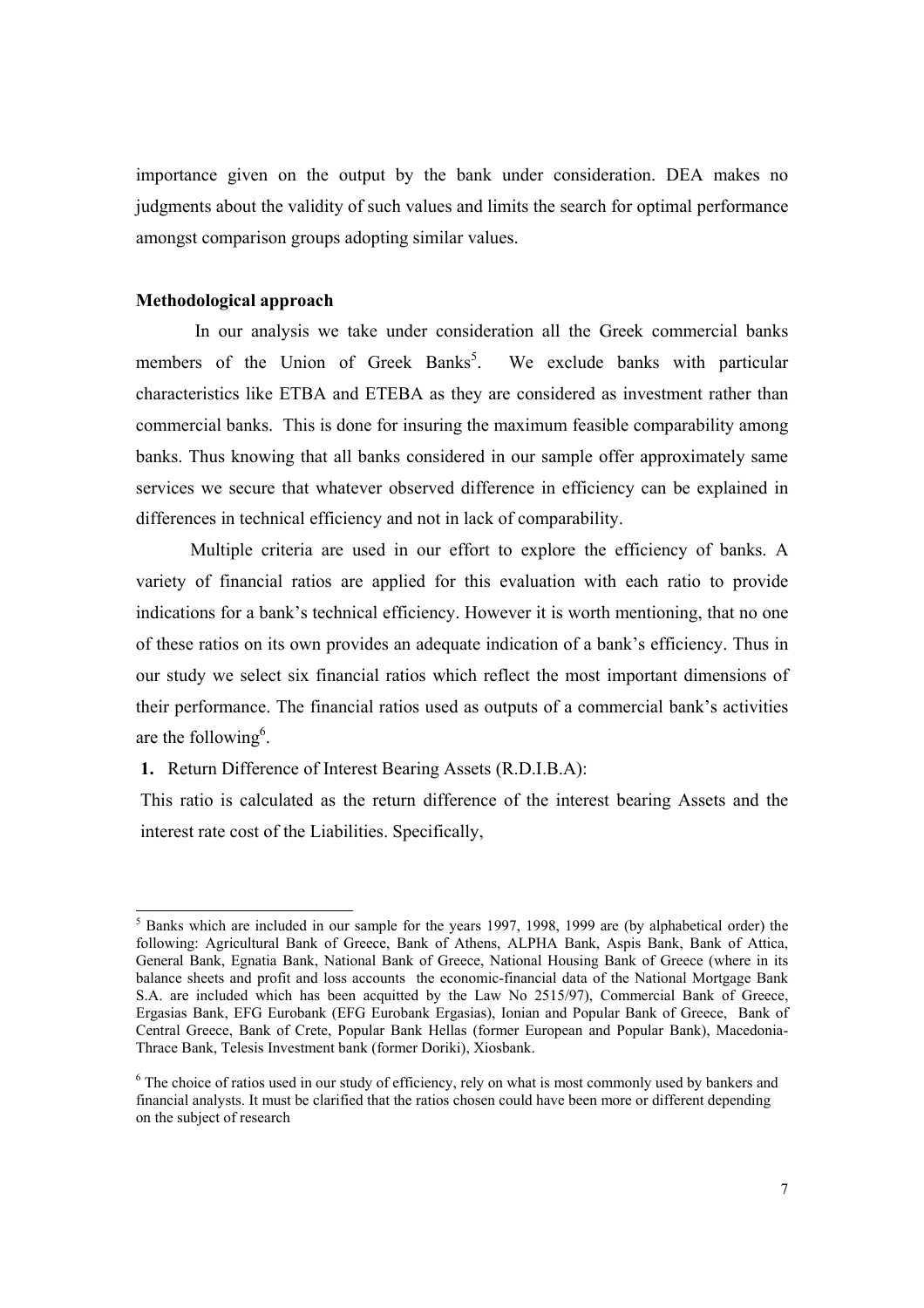**R.D.I. B.A=** 
$$
\frac{\text{IRSI}_{t}}{(\text{IBA}_{t} + \text{IBA}_{t-1})/2} - \frac{\text{IRSC}_{t}}{(\text{IBL}_{t} + \text{IBL}_{t-1})/2}
$$

where:

IRSI: Interest receivable and similar income IRSC: Interest receivable and similar charges IBA: Interest bearing Assets<sup>7</sup> IBL: Interest bearing Liabilities<sup>8</sup> t: Time

This ratio is derived as the difference between the interest income divided by the assets that yield interest and the interest cost divided by the liabilities that yield this cost. The larger this difference is, the more efficient is the management of the bank's capital.

## **2.** Return on Equity (**R.O.E., average)**

$$
\textbf{R.O.E.} = \frac{\textbf{PBT}_{t}}{(\textbf{E}_{t} + \textbf{E}_{t-1})/2}
$$

where:

PBT: Profit (Loss) Before Tax

E: Equity<sup>9</sup>

t: Time

This ratio shows the profitable capability of the bank and estimates the efficiency with which the bank exploits its equity.

**3.** Return on Assets **(R.O.A., average)** 

$$
\textbf{R.O.A.} = \frac{\textbf{PBT}_{t}}{(\textbf{TA}_{t} + \textbf{TA}_{t-1})/2}
$$

where:

 $\overline{a}$ 

PBT: Profit (Loss) Before Tax TA: Total Assets t: Time This ratio calculates the yield of the total assets of a bank and therefore it can consist a

criterium for evaluating the management goals achieved; i.e. with this index we estimate the efficiency of the invested capital (equity and foreign capital) of a credit institution.

<sup>&</sup>lt;sup>7</sup> Interest Bearing Assets = Cash in hand + Balances with Central Banks + Loans and advances to credit institutions + Loans and advances to customers .

<sup>8</sup> Interest Bearing Liabilities = Amount owned to Credit Institutions + amounts owned to customers + subordinated liabilities<br><sup>9</sup> Equity = Shareholder

Equity = Shareholders capital + reserves + fixed assets (revaluation) reserve + fixed asset investment subsidy + retained earnings.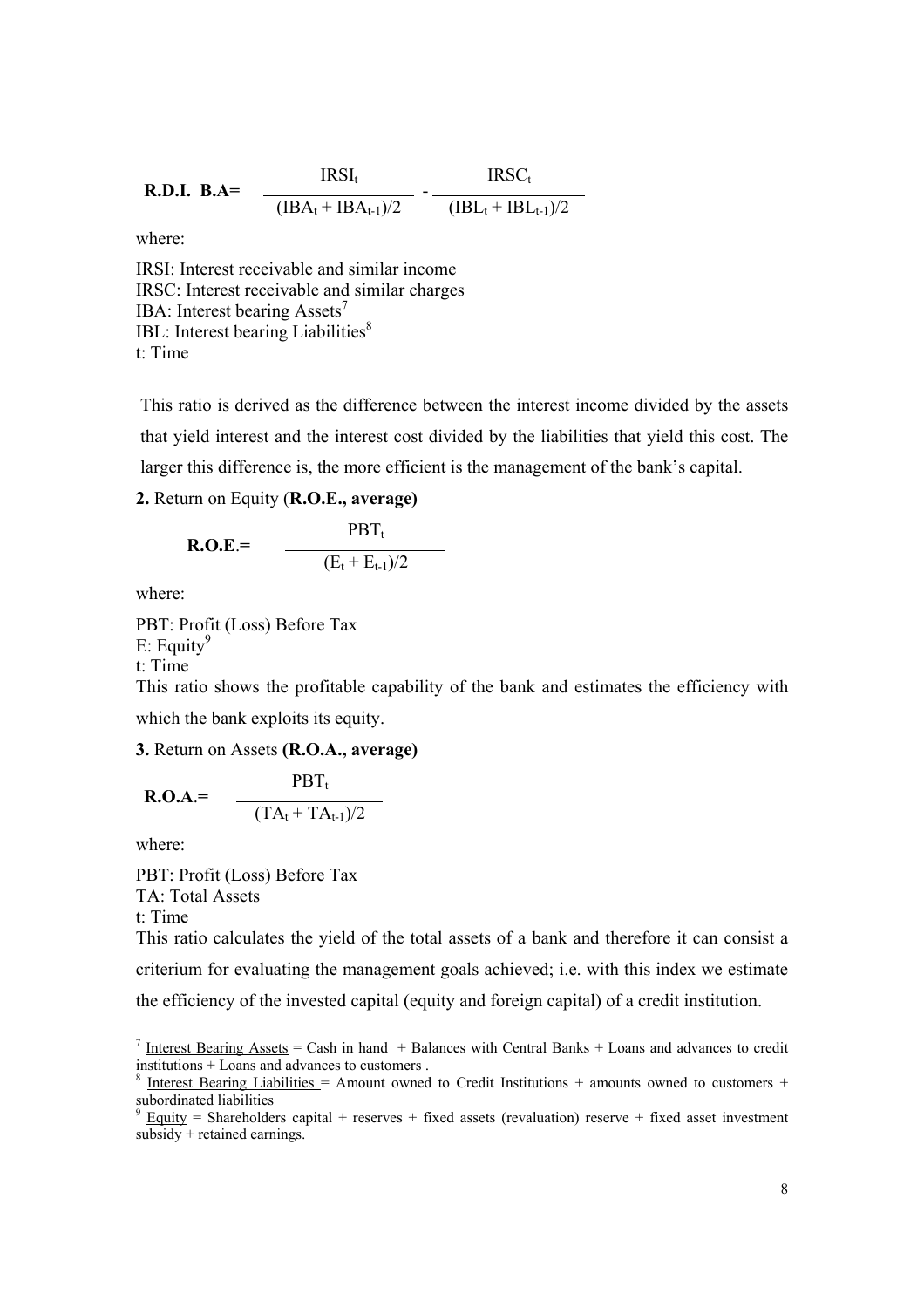**4.** Profit/Loss per employee **(P/L)** 

$$
P/L = \frac{PBT_t}{(L_t + L_{t-1})/2}
$$

where:

PBT: Profit (Loss) Before Tax L: Number of employees t: Time

This ratio shows us the productivity of the bank's labor. A rise in the index number shows a rise in productivity and vice versa.

**5.** Efficiency ratio **(EFF)** 

 $OE<sub>t</sub>$ **EFF =**   $GOP_t$ 

where:

OE: Operational expenses $^{10}$ GOP: Gross Operating Profit (Loss) t: Time

The ratio expresses the percentage of gross income absorbed by the operational costs (management, appropriation, depreciation etc.). The smaller the index is, the more efficient the bank is, because the percentage of the bank's profits and losses is sufficient to cover its financial and other expenses.

 We should mention here, that, since the specific ratio is derived as the ratio of the operational expenses to the gross operating profit and loss, the smaller this ratio is, the more efficient this bank is. For reasons of convenience with the other indices, the efficiency variable (ΕFF) was used in our application as 1/ΕFF.

### **6.** Net Interest Margin **(N.I.M.)**

$$
\mathbf{N.I.M.} = \frac{NI_t}{(TA_t + TA_{t-1})/2}
$$

where:

 $\overline{a}$ 

NI: Net Income

<sup>&</sup>lt;sup>10</sup> Operating expenses = Commissions payable + staff costs and other administrative expenses + fixed assets depreciation  $+$  other operating charges  $+$  extraordinary charges.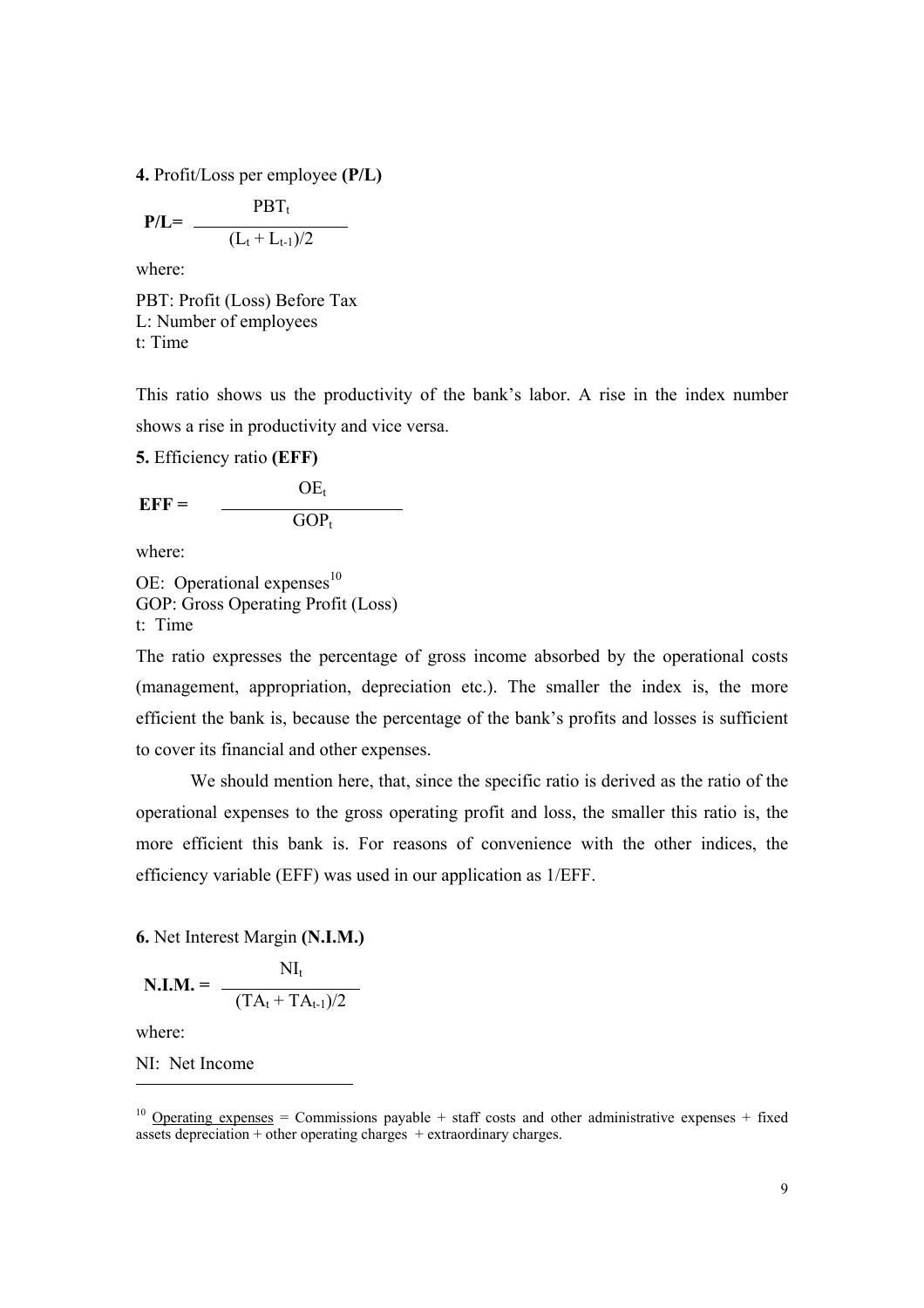#### TA: Total Assets t: Time

This ratio shows the Total Assets' efficiency. Thus, taking as granted the fact that all the other factors, which influence a bank's yield, are fixed, we calculate a bank's efficiency with the use of the above-mentioned indices, which reflect different efficiency aspects.

### **EMPIRICAL RESULTS**

According to the derived results from the solution of the model, it emerges that the annual efficiency ratios of the commercial banks under consideration range from 0,29 to 1. Six banks are considered to be efficient for the year 1999, four for the year 1998 and four for the year 1997. Specifically, as it can be seen in Table 1, efficient banks are considered to be those with efficiency ratio equal to one  $(\Theta^* = 1)$ . The banks that appear to have a rather good performance in the year 1999 are banks 7, 8, 9, 10, 14 and 16, which form the reference set or the comparison group for the inefficient banks. Similar conclusions may be derived from Tables 2 and 3. The efficient banks for the year 1998 are 4, 7, 9 and 16 whereas for the year 1997 are banks 4, 5, 7 and 9.

The first columns in Tables 1-3 represent the banks, the second columns the efficiency ratios, the third columns the reference set for the inefficient banks compared to the efficient ones, whereas the last columns show the rank of banks according to their efficiency. The same column shows us how many times the efficient banks constitute a reference and comparison criterium for the inefficient banks (the numbers in parentheses). That is, how many times the specific bank appears to be a member of the reference set.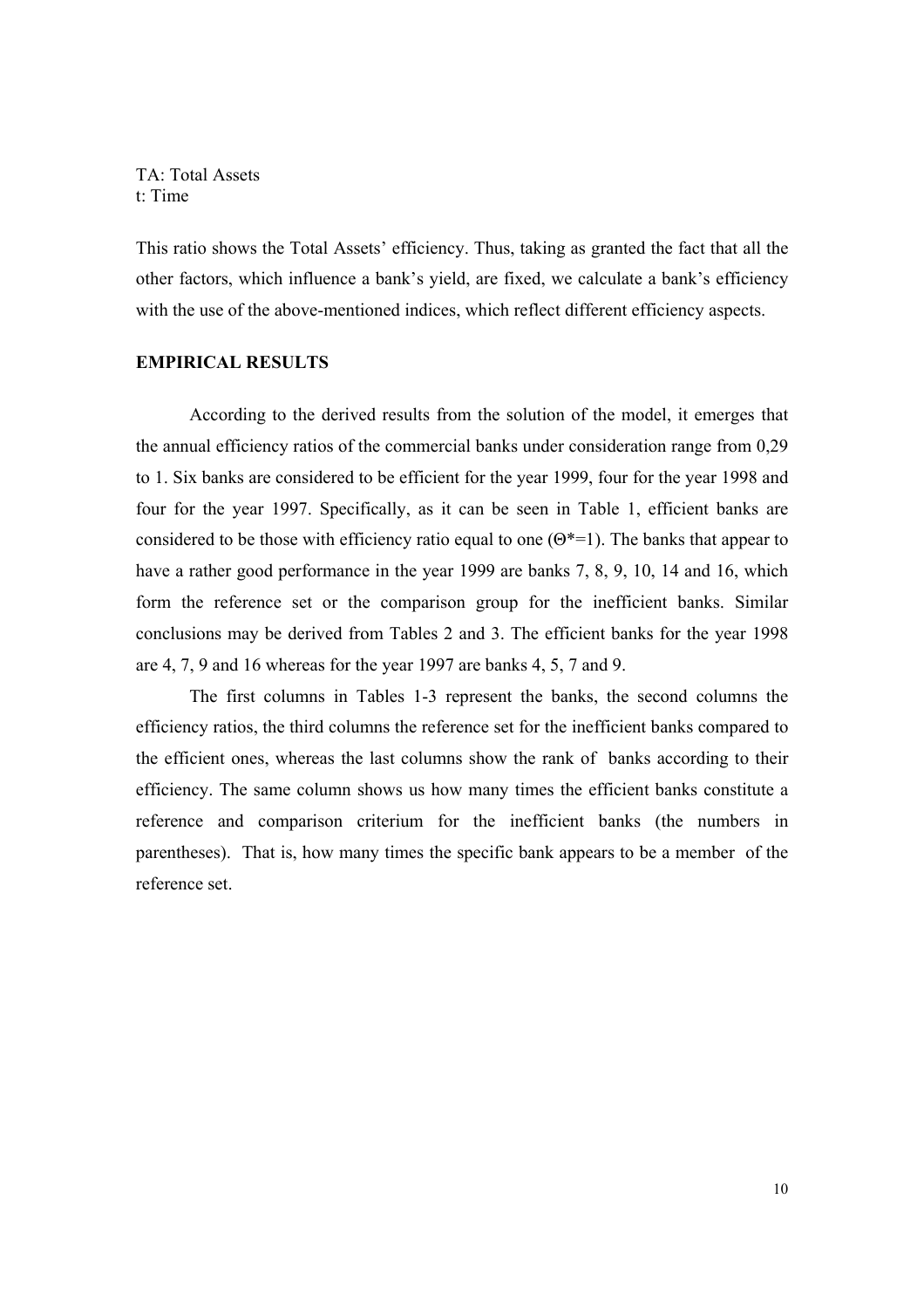| 1999           | $\Theta_{\ell}$ * =<br>$\overline{s}$ | Reference Set                                            | Rank                |
|----------------|---------------------------------------|----------------------------------------------------------|---------------------|
| 7              | 1.0000                                | $T_7 = 1$                                                | 1(3)                |
| 8              | 1.0000                                | $T_8 = 1$                                                | 1(8)                |
| 9              | 1.0000                                | $T_9 = 1$                                                | 1(12)               |
| 10             | 1.0000                                | $T_{10} = 1$                                             | 1(1)                |
| 14             | 1.0000                                | $T_{14} = 1$                                             | $\mathbf{1}$<br>(3) |
| 16             | 1.0000                                | $T_{16}=1$                                               | $\mathbf{1}$<br>(3) |
| $\overline{4}$ | 0.9317                                | $T_9 = 1$                                                | 7                   |
| 17             | 0.9085                                | $T_8 = 0,3981$<br>$T_9 = 0,6019$                         | 8                   |
| $\overline{2}$ | 0.8474                                | $T_9 = 0,7185$<br>$T_{16} = 0,2815$                      | 9                   |
| 15             | 0.8253                                | $T_9 = 0,1619$<br>$T_{14} = 0,5878$<br>$T_{16} = 0,2504$ | 10                  |
| 5              | 0.8007                                | $T_8 = 0,0266$<br>$T_9 = 0.9734$                         | 11                  |
| 11             | 0.7264                                | $T_8 = 0,6632$<br>$T_9 = 0,3368$                         | 12                  |
| 6              | 0.6784                                | $T_8 = 0,2482$<br>$T_9 = 0,7517$                         | 13                  |
| 13             | 0.6454                                | $T_7 = 0,1453$<br>$T_8 = 0,4697$<br>$T_9 = 0,385$        | 14                  |
| 12             | 0.5311                                | $T_7 = 0.099$<br>$T_9 = 0.901$                           | 15                  |
| 3              | 0.4879                                | $T_8 = 0.0872$<br>$T_9 = 0.9128$                         | 16                  |
| 1              | 0.3844                                | $T_8 = 0,7758$<br>$T_9 = 0.0589$<br>$T_{14} = 0,1654$    | 17                  |

 **Table 1:** Efficiency ratios, reference set and rank for 1999

 **Table 2:** Efficiency ratios, reference set and rank for 1998

| 1998           | $\Theta_{\ell}$ * = $\frac{1}{g}$ | Reference Set                                         | Rank  |
|----------------|-----------------------------------|-------------------------------------------------------|-------|
| 4              | 1.0000                            | $T_4 = 1$                                             | 1(12) |
| 7              | 1.0000                            | $T_7 = 1$                                             | 1(10) |
| 9              | 1.0000                            | $T_9 = 1$                                             | (8)   |
| 16             | 1.0000                            | $T_{16} = 1$                                          | 1(13) |
| 14             | 0.8906                            | $T_7 = 0,2037$ $T_{16} = 0,7963$                      | 5     |
| 5              | 0.8444                            | $T_4 = 0.7211$ $T_7 = 0.2789$                         | 6     |
| 17             | 0.8076                            | $T_4 = 0.0811$ $T_7 = 0.1412$<br>$T_9 = 0,7777$       | 7     |
| 8              | 0.8067                            | $T_4 = 0,3592$ $T_7 = 0,5517$<br>$T_{16} = 0,0891$    | 8     |
| $\overline{2}$ | 0.7765                            | $T_9 = 0,5865$ $T_{16} = 0,4135$                      | 9     |
| 6              | 0.7762                            | $T_4 = 0.8797$ $T_7 = 0.1058$<br>$T_{16} = 0,0146$    | 10    |
| 3              | 0.7640                            | $T_4 = 0.8973$ $T_7 = 0.0758$<br>$T_{16} = 0.0269$    | 11    |
| 15             | 0.6993                            | $T_9 = 0,0986$ $T_{16} = 0,9014$                      | 12    |
| 13             | 0.6316                            | $T_4 = 0,3027$ $T_7 = 0,364$<br>$T_{16} = 0,3332$     | 13    |
| 10             | 0.5394                            | $T_7 = 0,4166$ $T_{16} = 0,5833$                      | 14    |
| 12             | 0.5079                            | $T_4 = 0,0046$ $T_9 = 0,2579$<br>$T_{16} = 0,7375$    | 15    |
| 18             | 0.4880                            | $T_4 = 0.6745$ $T_7 = 0.2309$<br>$T_{16} = 0.0945$    | 16    |
| 19             | 0.4488                            | $T_4 = 0.3737$ $T_9 = 0.5342$<br>$T_{16} = 0.0922$    | 17    |
| 11             | 0.4350                            | $T_4 = 0.1864$<br>$T_9 = 0.7835$<br>$T_{16} = 0,0302$ | 18    |
|                | 0.2874                            | $T_4 = 0.0377$<br>$T_9 = 0.9623$                      | 19    |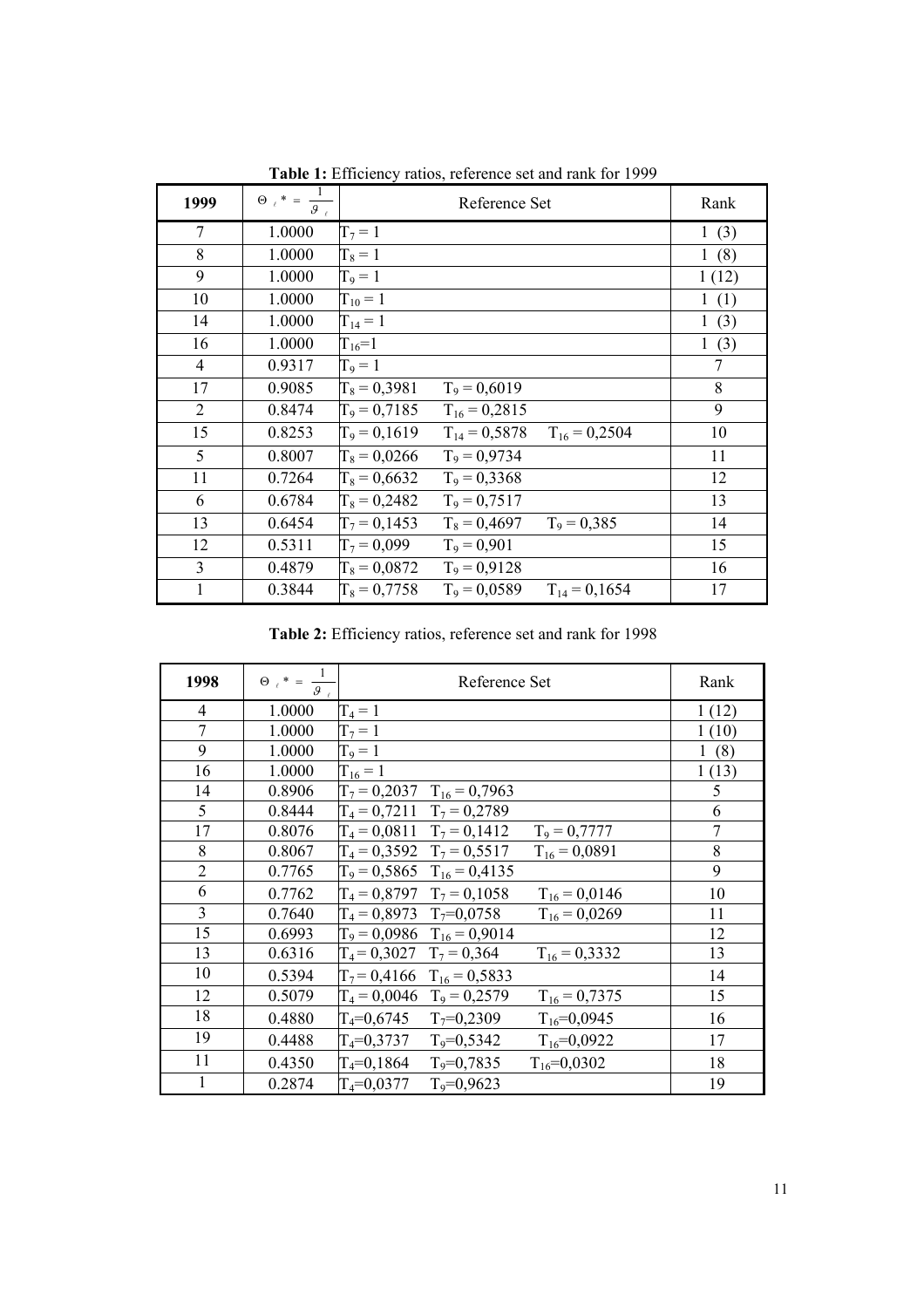| 1997           | $\Theta_{-\ell}$ *<br>9 | Reference Set                                   | Rank           |
|----------------|-------------------------|-------------------------------------------------|----------------|
| 4              | 1.0000                  | $T_4 = 1$                                       | 1(5)           |
| 5              | 1.0000                  | $T_5 = 1$                                       | 1(9)           |
| $\overline{7}$ | 1.0000                  | $T_7 = 1$                                       | 1(4)           |
| 9              | 1.0000                  | $T_9 = 1$                                       | 1(17)          |
| 17             | 0.9139                  | $T_5 = 0,224$<br>$T_9 = 0,776$                  | 5              |
| 16             | 0.9134                  | $T_5 = 0,1445$ $T_9 = 0,8555$                   | 6              |
| 3              | 0.8930                  | $T_4 = 0.1521$ $T_9 = 0.8479$                   | $\overline{7}$ |
| $\overline{2}$ | 0.8771                  | $T_9 = 1$                                       | 8              |
| 6              | 0.8518                  | $T_4 = 0,1304$<br>$T_9 = 0,8696$                | 9              |
| 13             | 0.8478                  | $T_5 = 0,3958$ $T_9 = 0,6042$                   | 10             |
| 14             | 0.8387                  | $T_5 = 0,3846$ $T_9 = 0,6154$                   | 11             |
| 10             | 0.8217                  | $T_5 = 0,2995$ $T_9 = 0,7005$                   | 12             |
| 18             | 0.8061                  | $T_5 = 0,2387$ $T_9 = 0,7613$                   | 13             |
| 8              | 0.7703                  | $T_5 = 0,5508$<br>$T_7 = 0,2374$ $T_9 = 0,2118$ | 14             |
| 21             | 0.7688                  | $T_9 = 1$                                       | 15             |
| 15             | 0.7309                  | $T9=1$                                          | 16             |
| 12             | 0.5600                  | $T_7$ = 0.1533<br>$T_9 = 0,8467$                | 17             |
| 11             | 0.5178                  | $T_5 = 0,2807$ $T_7 = 0,2236$ $T_9 = 0,4957$    | 18             |
| 1              | 0.4944                  | $T_4 = 0,5358$<br>$T_9 = 0,4642$                | 19             |
| 19             | 0.4568                  | $T_4 = 0,1605$<br>$T_9 = 0,8395$                | 20             |
| 20             | 0.3462                  | $T_9 = 1$                                       | 21             |

 **Table 3:** Efficiency ratios, reference set and rank for 1997

 The following figure 1 and table 4 give us a clear and complete picture of relative efficiency for our sample's banks during the time period 1997-99. As it can be seen, banks  $T_{20}$  and  $T_{21}$  in 1998 and banks  $T_{18}$  and  $T_{19}$  in 1999 were absorbed or acquired by other sample banks. If we compare the efficiency of these banks with the average as well as the median efficiency for our sample banks, we realize that it is much lower. Thus the conclusion that can be extracted is that less efficiency makes banks vulnerable and it may lead to mergers and acquisitions $11$ .

 $\overline{a}$ 

 $11$  The reasons that lead to a merger or acquisition are more than one and do not relate to the specific study; the economic state, however, plays an important role.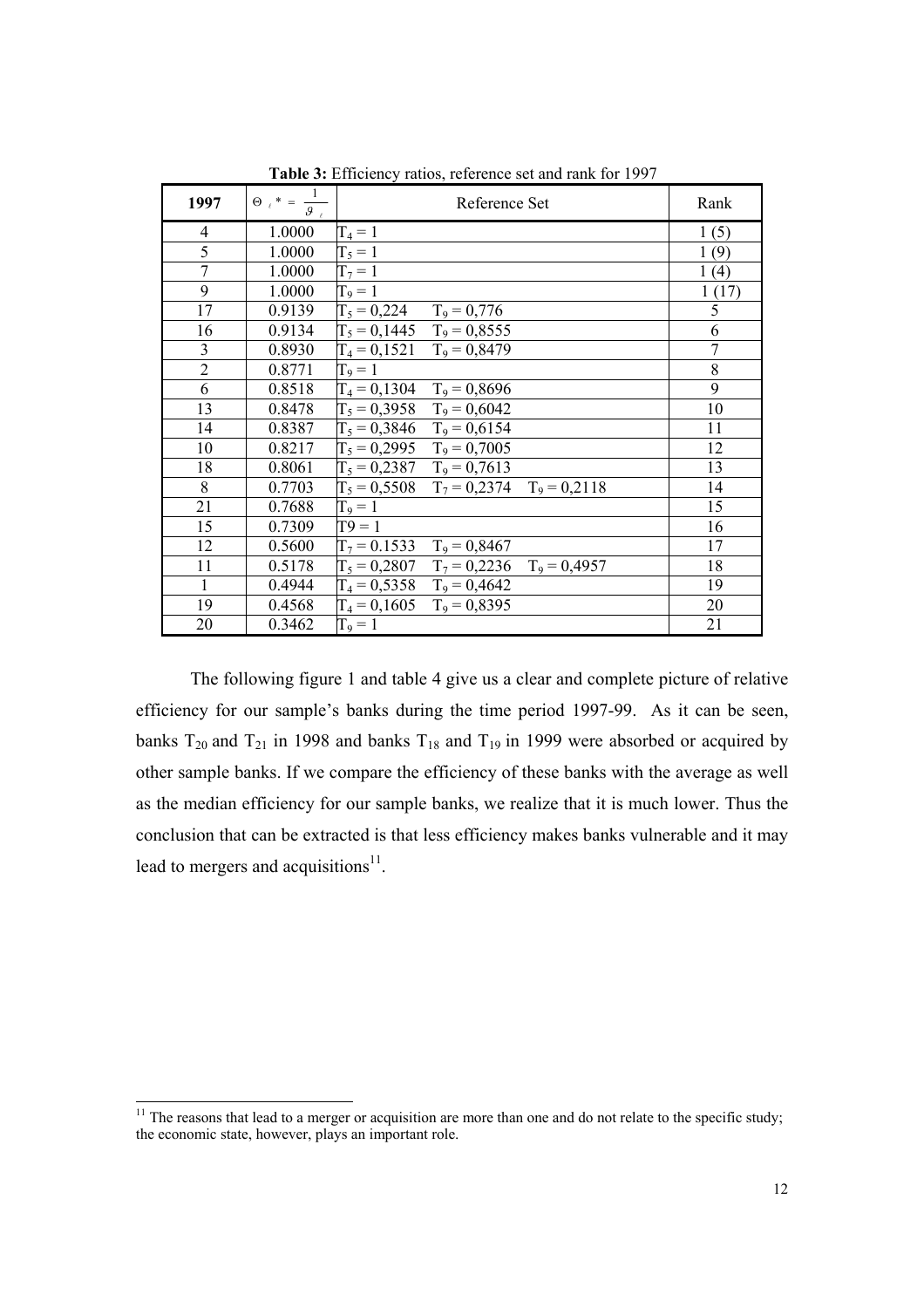

**Diagram 1:** Relative efficiencies of Commercial Banks during 1997 -1999

 The efficiency of the banking sector in total shows an improvement during the period 1997-1999. As it can be seen in table 4 the average banks' efficiency increased from 78.14% in 1997 to 80.98% in 1999 with a remarkable decrease in 1998 to 72.12%. During the time period 1997-1999 eight banks appear to be efficient. Among them, banks  $T_7$  and  $T_9$  appear to be efficient in all three years of our study, banks  $T_4$  and  $T_{16}$  in two years, while banks  $T_{14}$ ,  $T_5$ ,  $T_8$  and  $T_{10}$  in just one year. In table 4, a banks' efficiency, for the examined time period, is presented in the  $5<sup>th</sup>$  column while the corresponding rank of banks is shown in the last column.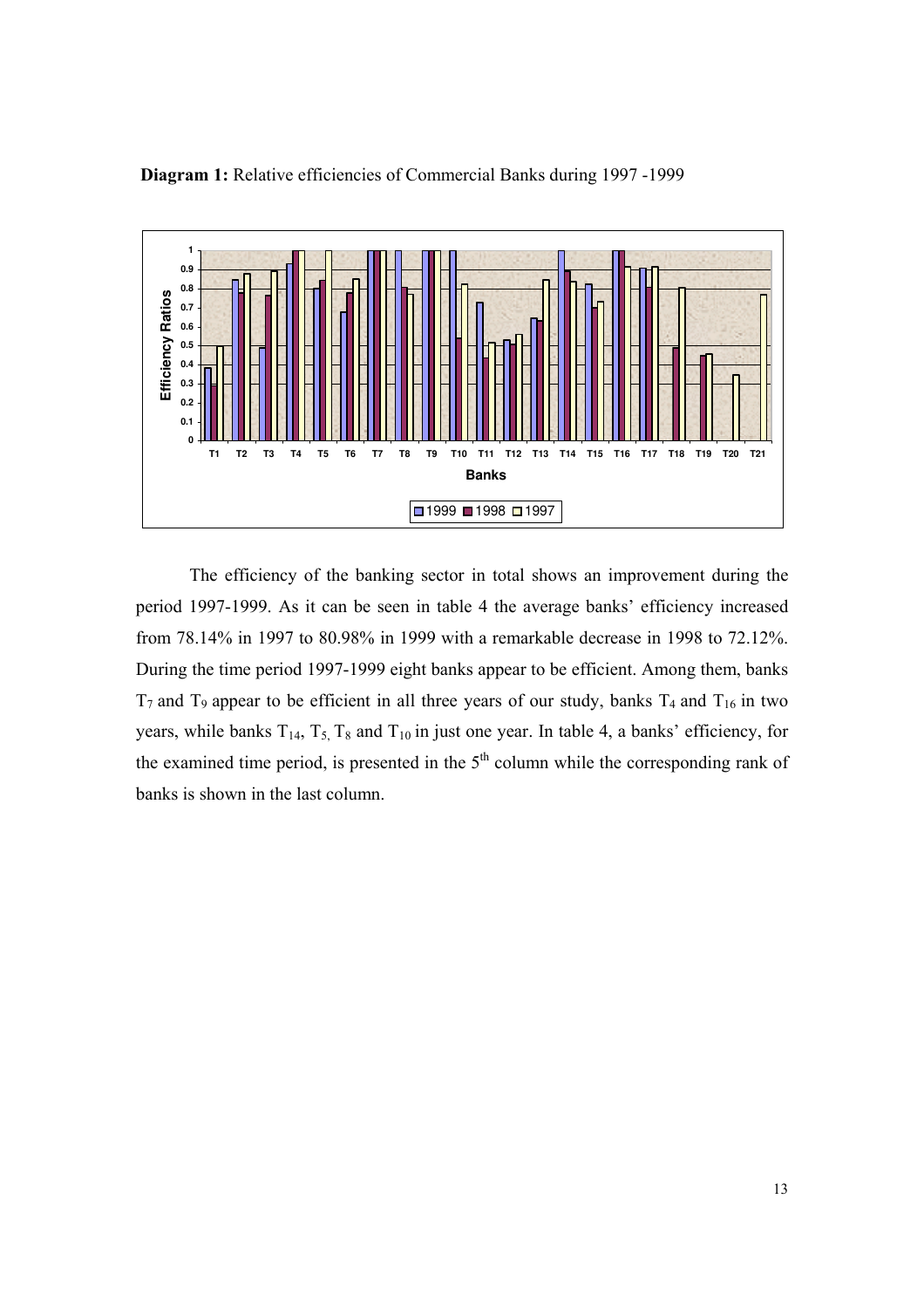| <b>Bank</b>       | 1999   | 1998   | 1997   | Average |                |
|-------------------|--------|--------|--------|---------|----------------|
| T <sub>9</sub>    | 1      | 1      | 1      |         | 1              |
| T <sub>7</sub>    | 1      |        | 1      |         | $\overline{c}$ |
| T <sub>4</sub>    | 0.9317 |        | 1      | 0.9772  | 3              |
| $T_{16}$          |        |        | 0.9134 | 0.9711  | 4              |
| $T_{14}$          |        | 0.8906 | 0.8387 | 0.9098  | 5              |
| $T_5$             | 0.8007 | 0.8444 | 1      | 0.8817  | 6              |
| $T_{17}$          | 0.9085 | 0.8076 | 0.9139 | 0.8767  | 7              |
| $T_8$             | 1      | 0.8067 | 0.7703 | 0.8590  | 8              |
| T <sub>2</sub>    | 0.8474 | 0.7765 | 0.8771 | 0.8337  | 9              |
| $T_{10}$          | 1      | 0.5394 | 0.8217 | 0.7870  | 10             |
| $T_6$             | 0.6784 | 0.7762 | 0.8518 | 0.7688  | 11             |
| $T_{21}$          |        |        | 0.7688 | 0.7688  | 12             |
| $T_{15}$          | 0.8253 | 0.6993 | 0.7309 | 0.7518  | 13             |
| $T_3$             | 0.4879 | 0.764  | 0.893  | 0.7150  | 14             |
| $T_{13}$          | 0.6454 | 0.6316 | 0.8478 | 0.7083  | 15             |
| $T_{18}$          |        | 0.488  | 0.8061 | 0.6471  | 16             |
| $T_{11}$          | 0.7264 | 0.435  | 0.5178 | 0.5597  | 17             |
| $T_{12}$          | 0.5311 | 0.5079 | 0.56   | 0.5330  | 18             |
| $T_{19}$          |        | 0.4488 | 0.4568 | 0.4528  | 19             |
| $T_1$             | 0.3844 | 0.2874 | 0.4944 | 0.3887  | 20             |
| $\mathsf{T}_{20}$ |        |        | 0.3462 | 0.3462  | 21             |
| Mean              | 0.8098 | 0.7212 | 0.7814 | 0.7815  |                |
| Median            | 0.8474 | 0.7762 | 0.8387 | 0.8388  |                |
| <b>Maximum</b>    |        |        |        |         |                |
| <b>Minimum</b>    | 0.3844 | 0.2874 | 0.3462 | 0.3462  |                |

 **Table 4:** Average efficiency ratio and total rank for the years 1997-99

 At this point it is worth mentioning that a bank which appears to be in the efficient frontier for the less efficient banks, the most times, is considered to be the Global leader. By counting how many times each bank appears to be in the reference set (Tables 1-3), we notice that bank  $T_9$  is the most efficient. This bank appears 37 times (more than all the other efficient banks) to be part of the reference set during the time period considered. This means that its performance is greater on average in all dimensions of efficiencies as they are described in our model compared to the other efficient sample banks.

 Whenever possible, it is recommended to study banks' efficiency for a period of more than one year, especially when a non parametric technique such as the Data Envelopment Analysis is used. Such an analysis is sensitive to outliers or to error measurement of the variables included. For example, as it can be seen in Table 4, bank  $T_{10}$ , and to a less extent, bank  $T_8$ , have an average efficiency during all three years of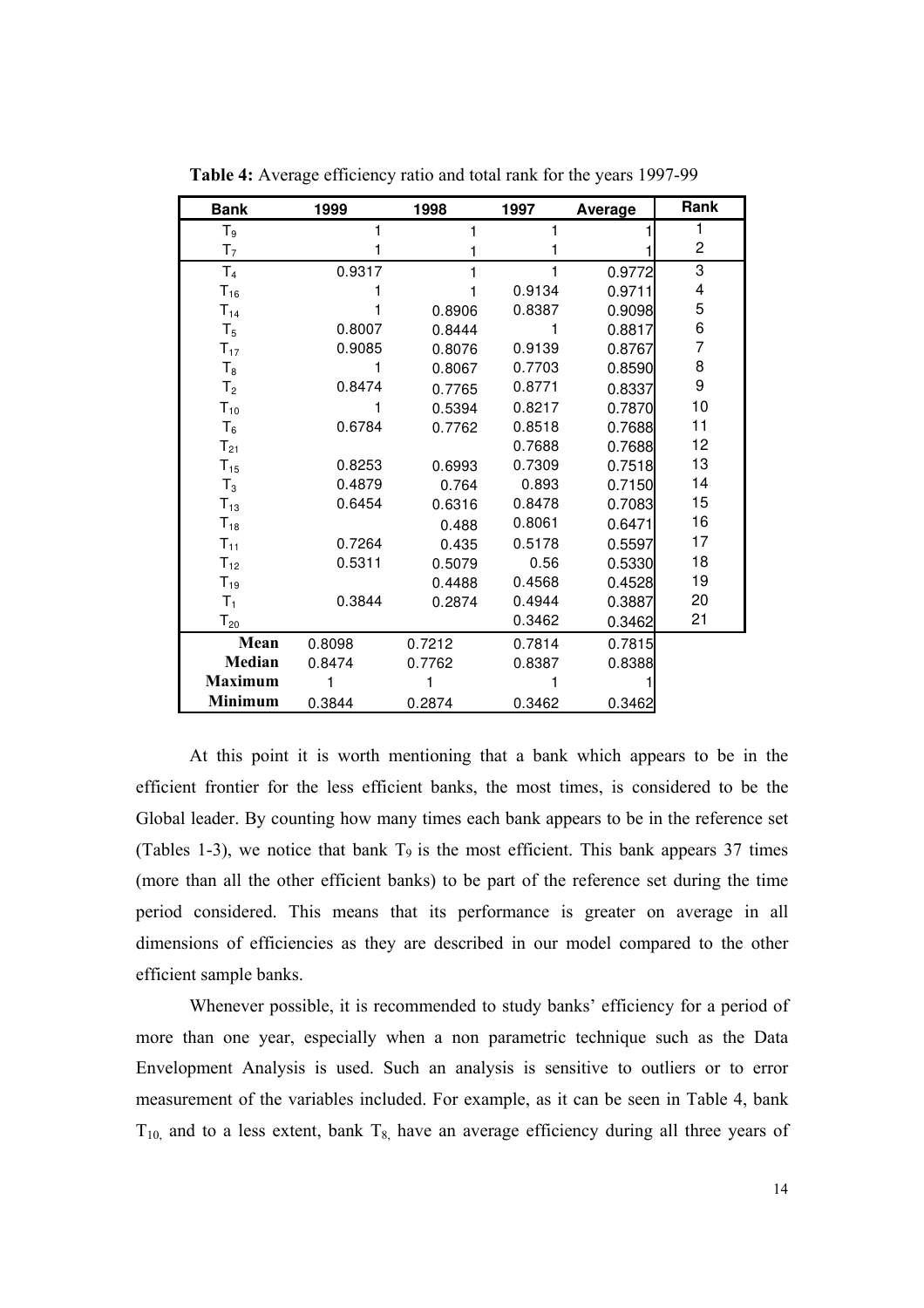78,70% and 85,90%, respectively, and thus they are ranked as  $8<sup>th</sup>$  and  $10<sup>th</sup>$ . In the case we explore an one-year efficiency we should, potentially, exclude these banks from our sample or we should redefine the evaluation criteria (variables).

 As it can be seen from the mathematical formulation, the feasible target for the improvement of every ratio is achieved by summing up the products of the weights  $(\lambda_i)$ and the respective ratios  $(R_i)$ . The financial ratios that are used for each bank's efficiency as well as the feasible target for improving any ratio are shown in Tables 5-7. We notice that for the banks that consist the efficient frontier, there is no difference between the real ratios and the feasible targets. On the other hand, there is a possibility of improvement for all banks whose efficiency, according to Tables 1-3, is less than 1.

 It is worth mentioning that Table 5 must be read along with Table 1, as both Tables refer to the year 1999. For instance, let us examine bank 2  $(T_2)$ . By looking first at Table 1, we notice that the reference set of  $T_2$  is  $T_9$  and  $T_{16}$ . This means that  $T_9$  defines by 0,7185 and  $T_{16}$  by 0,2815 the feasible improvement targets of all  $T_2$ 's ratios. So, as is shown in Table 5, the feasible target for the respective  $T_2$ 's ratios will be given as the sum of the products of the respective weights for the reference set (T<sub>9</sub> και T<sub>16</sub>) of T<sub>2</sub> multiplied by the matrix-columns that include the ratios of the reference set banks. Specifically, for the case under consideration:

$$
\hat{\mathrm{Y}}_{i2} = \sum_{n=1}^{N} \lambda_n^* R_i
$$

so, the feasible target for  $T_2$  will be calculated as:

| $= 0.7185*$<br>$i$ 2 | 0,044  | $+0.2815*$ | 0,050  |  | 0,046  |
|----------------------|--------|------------|--------|--|--------|
|                      | 0,492  |            | 0,088  |  | 0,379  |
|                      | 0,047  |            | 0,031  |  | 0,043  |
|                      | 34,240 |            | 45,636 |  | 37,448 |
|                      | 0.312  |            | 0,331  |  | 0,317  |
|                      | 0,044  |            | 0,034  |  | 0,041  |

In a similar way, for each bank the rest of the feasible efficient target ratios can be calculated for every year.

The current trend towards mergers and acquisitions in combination with privatization policies for the publicly owned-controlled banking institutes establish new conditions in the banking sector. The main task is the increase in efficiency and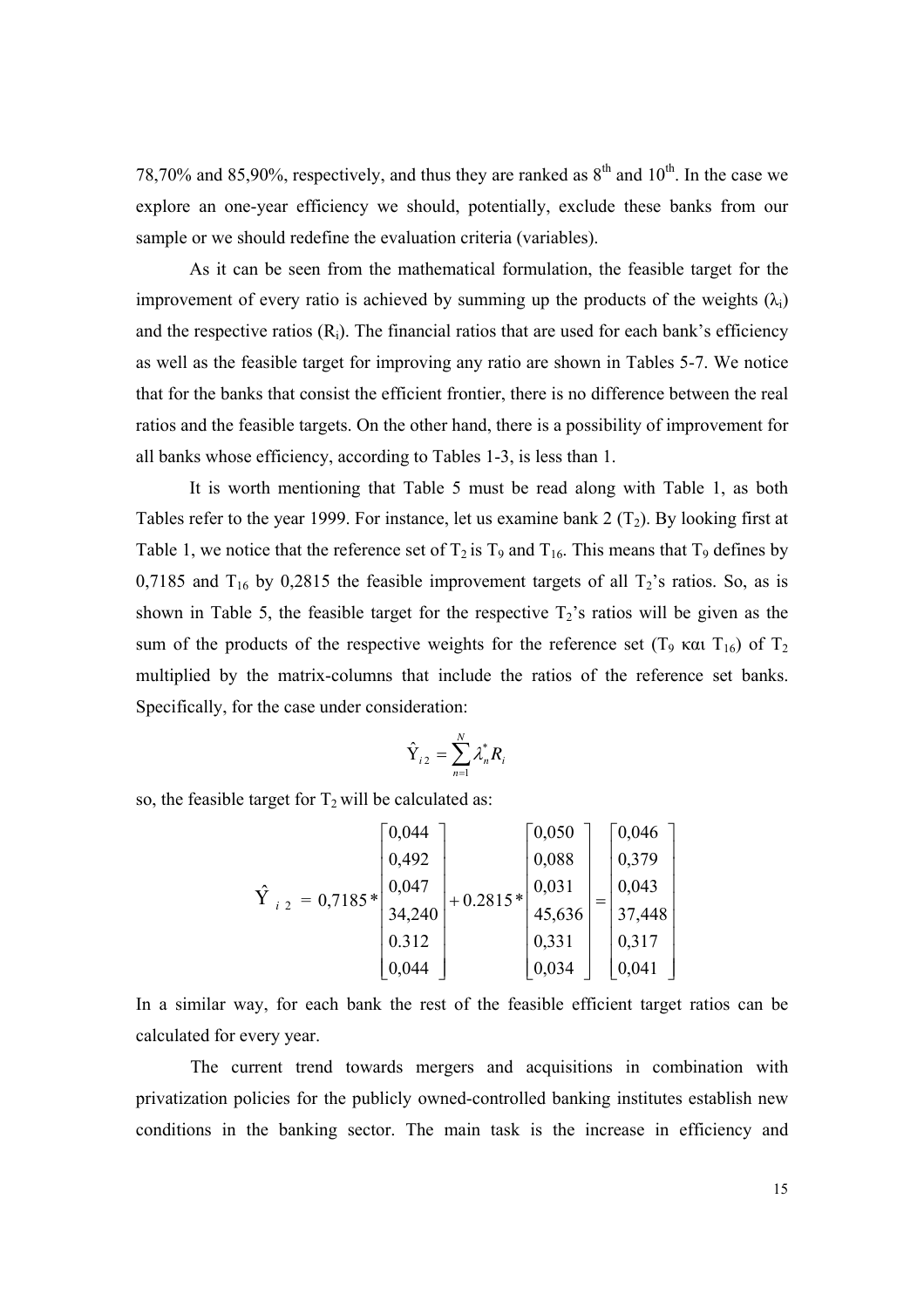competitiveness of the banking system through the increase of the average size of Greek banks and the exploitation of economies of scale.

| <b>Banks</b>            | <b>RDIBA</b> | <b>ROE</b> | <b>ROA</b> | P/L       | <b>EFF</b>         | <b>NIM</b> |
|-------------------------|--------------|------------|------------|-----------|--------------------|------------|
| $\mathbf{1}$            | 0,007        | 0,328      | 0,024      | 20,936    | 1,076              | 0,012      |
|                         | (0,073)      | (0,676)    | (0,071)    | (43, 137) | (0, 555)           | (0,032)    |
| $\overline{2}$          | 0,024        | 0,310      | 0,028      | 31,505    | 0,376              | 0,020      |
|                         | (0,046)      | (0, 379)   | (0,043)    | (37, 448) | (0,317)            | (0,041)    |
| $\overline{\mathbf{3}}$ | 0,023        | 0,024      | 0,006      | 4,548     | 0,817              | 0,012      |
|                         | (0,047)      | (0, 518)   | (0,050)    | (34, 848) | (0, 338)           | (0,043)    |
| $\overline{\mathbf{4}}$ | 0,036        | 0,212      | 0,027      | 8,872     | 0,595              | 0,041      |
|                         | (0,044)      | (0, 492)   | (0,047)    | (34,240)  | (0,312)            | (0,044)    |
| 5                       | 0,036        | 0,260      | 0,018      | 5,725     | 0,706              | 0,035      |
|                         | (0,045)      | (0, 500)   | (0,048)    | (34, 425) | (0, 320)           | (0,043)    |
| 6                       | 0,033        | 0,122      | 0,015      | 7,355     | 0,726              | 0,028      |
|                         | (0,053)      | (0, 566)   | (0,055)    | (35,966)  | (0, 387)           | (0,041)    |
| 7                       | 0,094        | 0,384      | 0,018      | 14,440    | 0,510              | 0,022      |
|                         | (0,094)      | (0, 384)   | (0,018)    | (14, 440) | (0, 510)           | (0,022)    |
| 8                       | 0,080        | 0,790      | 0,078      | 41,208    | 0,616              | 0,033      |
|                         | (0,080)      | (0,790)    | (0,078)    | (41,208)  | (0,616)            | (0,033)    |
| 9                       | 0,044        | 0,492      | 0,047      | 34,240    | 0,312              | 0,044      |
|                         | (0,044)      | (0, 492)   | (0,047)    | (34, 240) | (0, 312)           | (0,044)    |
| 10                      | 0,087        | 0,141      | 0,019      | 12,737    | 0,842              | 0,030      |
|                         | (0,087)      | (0,141)    | (0,019)    | (12, 737) | (0, 842)           | (0,030)    |
| 11                      | 0,024        | 0,501      | 0,020      | 9,808     | 0,638              | 0,023      |
|                         | (0,068)      | (0,689)    | (0,068)    | (38, 861) | (0, 513)           | (0,037)    |
| 12                      | 0,026        | 0,120      | 0,009      | 8,587     | 0,610              | 0,021      |
|                         | (0,049)      | (0, 482)   | (0,044)    | (32, 280) | (0, 331)           | (0,042)    |
| 13                      | 0,044        | 0,091      | 0,014      | 6,986     | 0,679              | 0,023      |
|                         | (0,068)      | (0,616)    | (0,058)    | (34, 636) | (0, 483)           | (0,036)    |
| 14                      | 0,052        | 0,205      | 0,046      | 55,328    | 0,356              | 0,019      |
|                         | (0, 052)     | (0,205)    | (0,046)    | (55, 328) | (0, 356)           | (0,019)    |
| 15                      | 0,038        | 0,180      | 0,035      | 40,840    | 0,414              | 0,020      |
|                         | (0,050)      | (0,223)    | (0,042)    | (49, 493) | (0, 343)           | (0,027)    |
| 16                      | 0,050        | 0,088      | 0,031      | 45,636    | 0,331              | 0,034      |
|                         | (0,050)      | (0,088)    | (0,031)    | (45, 636) | (0, 331)           | (0,034)    |
| 17                      | 0,053        | 0,316      | 0,029      | 23,149    | $\overline{0,523}$ | 0,036      |
|                         | (0,059)      | (0,611)    | (0,060)    | (37, 014) | (0, 433)           | (0,040)    |

 **Table 5:** Financial ratios per bank and feasible targets (1999) The feasible targets for each ratio appears in parentheses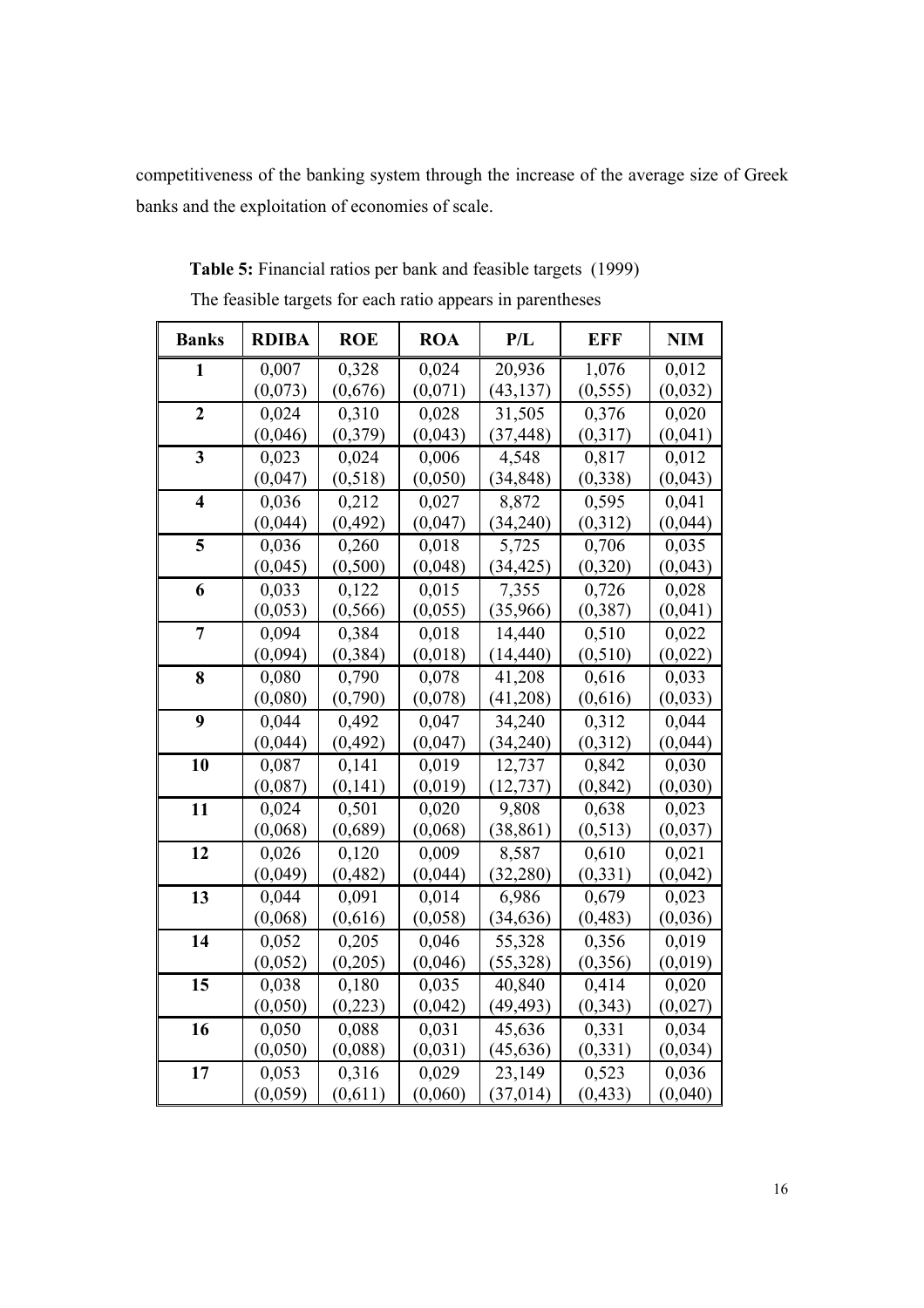| <b>Banks</b>            | <b>RDIBA</b> | <b>ROE</b> | <b>ROA</b>       | P/L       | EFF      | <b>NIM</b> |
|-------------------------|--------------|------------|------------------|-----------|----------|------------|
| 1                       | 0,006        | 0          | $\boldsymbol{0}$ | $\theta$  | 1,232    | 0,013      |
|                         | (0,048)      | (0, 495)   | (0,038)          | (23, 778) | (0, 367) | (0,045)    |
| $\overline{2}$          | 0,030        | 0,308      | 0,023            | 20,434    | 0,485    | 0,025      |
|                         | (0, 054)     | (0, 397)   | (0,038)          | (26,313)  | (0, 362) | (0,043)    |
| $\overline{\mathbf{3}}$ | 0,040        | 0,037      | 0,004            | 1,772     | 0,922    | 0,037      |
|                         | (0,053)      | (0,183)    | (0,018)          | (4,903)   | (0,714)  | (0,049)    |
| $\overline{\mathbf{4}}$ | 0,047        | 0,171      | 0,018            | 3,880     | 0,732    | 0,051      |
|                         | (0,047)      | (0,171)    | (0,018)          | (3,880)   | (0, 732) | (0,051)    |
| 5                       | 0,055        | 0,156      | 0,009            | 2,277     | 0,825    | 0,036      |
|                         | (0,065)      | (0,209)    | (0,016)          | (5,178)   | (0,700)  | (0,043)    |
| 6                       | 0,042        | 0,016      | 0,001            | 0,664     | 0,912    | 0,037      |
|                         | (0,054)      | (0, 186)   | (0,018)          | (4, 737)  | (0,715)  | (0,048)    |
| $\overline{7}$          | 0,112        | 0,310      | 0,012            | 8,535     | 0,616    | 0,021      |
|                         | (0,112)      | (0,310)    | (0,012)          | (8, 535)  | (0,616)  | (0,021)    |
| 8                       | 0,068        | 0,155      | 0,009            | 3,951     | 0,764    | 0,027      |
|                         | (0,084)      | (0, 254)   | (0,016)          | (8,669)   | (0,636)  | (0,034)    |
| 9                       | 0,048        | 0,507      | 0,039            | 24,557    | 0,352    | 0,045      |
|                         | (0,048)      | (0, 507)   | (0,039)          | (24, 557) | (0, 352) | (0,045)    |
| 10                      | 0,045        | 0,045      | 0,005            | 3,644     | 0,834    | 0,014      |
|                         | (0,083)      | (0, 269)   | (0,025)          | (20, 356) | (0, 476) | (0,032)    |
| 11                      | 0,021        | $-0,298$   | $-0,011$         | $-5,302$  | 0,887    | 0,020      |
|                         | (0,048)      | (0, 437)   | (0,035)          | (20, 834) | (0, 424) | (0,046)    |
| 12                      | 0,030        | 0,131      | 0,006            | 5,245     | 0,727    | 0,021      |
|                         | (0,059)      | (0,308)    | (0,036)          | (27, 593) | (0,372)  | (0,042)    |
| 13                      | 0,048        | $\Omega$   | 0                | $\Omega$  | 0,839    | 0,023      |
|                         | (0,076)      | (0, 244)   | (0,021)          | (13, 878) | (0, 571) | (0,037)    |
| 14                      | 0,065        | 0,219      | 0,027            | 19,522    | 0,491    | 0,024      |
|                         | (0,073)      | (0, 254)   | (0,030)          | (24, 674) | (0, 426) | (0,036)    |
| 15                      | 0,022        | 0,186      | 0,018            | 19,823    | 0,862    | 0,019      |
|                         | (0,062)      | (0, 266)   | (0,035)          | (28, 384) | (0, 374) | (0,041)    |
| 16                      | 0,063        | 0,240      | 0,035            | 28,802    | 0,377    | 0,040      |
|                         | (0,063)      | (0, 240)   | (0,035)          | (28, 802) | (0,377)  | (0,040)    |
| 17                      | 0,046        | 0,365      | 0,019            | 11,823    | 0,639    | 0,034      |
|                         | (0,057)      | (0, 452)   | (0, 034)         | (20, 618) | (0, 420) | (0,042)    |
| 18                      | 0,031        | $-0,174$   | $-0,016$         | $-4,884$  | 1,324    | 0,021      |
|                         | (0,064)      | (0,209)    | (0,018)          | (7,310)   | (0,672)  | (0,043)    |
| 19                      | 0,022        | $-0,077$   | $-0,008$         | $-2,166$  | 0,971    | 0,021      |
|                         | (0,049)      | (0, 357)   | (0,031)          | (17, 224) | (0, 496) | (0,047)    |

 **Table 6:** Financial ratios per bank and feasible targets (1998)

The feasible targets for each ratio appears in parentheses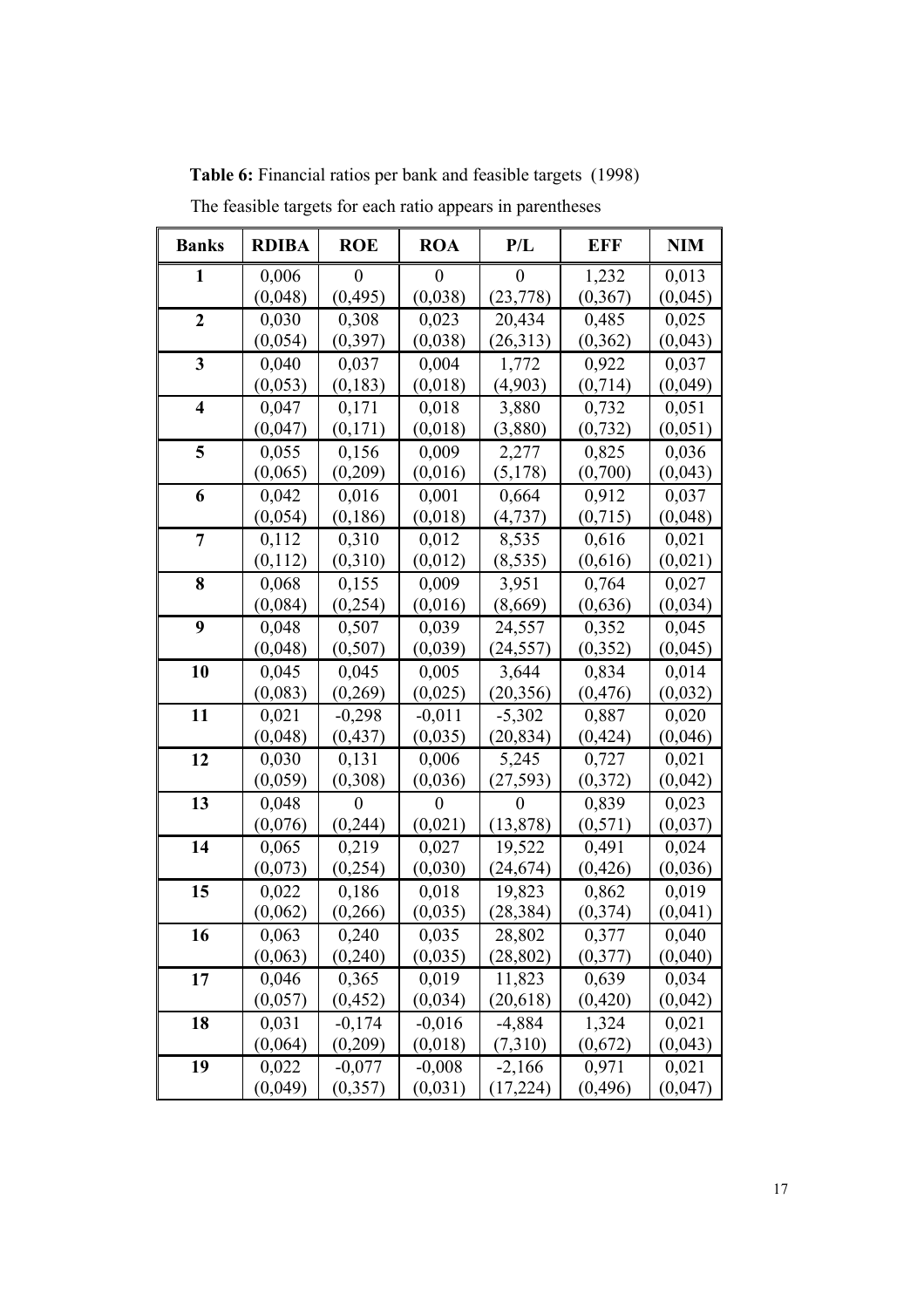| <b>Banks</b>            | <b>RDIBA</b> | <b>ROE</b> | <b>ROA</b>       | P/L                | <b>EFF</b> | <b>NIM</b> |
|-------------------------|--------------|------------|------------------|--------------------|------------|------------|
| 1                       | 0,020        | $\theta$   | $\theta$         | $\theta$           | 1,041      | 0,024      |
|                         | (0,049)      | (0, 319)   | (0,025)          | (11, 593)          | (0,637)    | (0,049)    |
| $\overline{2}$          | 0,030        | 0,308      | 0,023            | 20,434             | 0,485      | 0,025      |
|                         | (0,051)      | (0, 595)   | (0,044)          | (23, 413)          | (0, 346)   | (0,048)    |
| 3                       | 0,045        | 0,038      | 0,005            | 1,992              | 0,905      | 0,043      |
|                         | (0,050)      | (0, 517)   | (0,038)          | (20, 058)          | (0, 429)   | (0,048)    |
| $\overline{\mathbf{4}}$ | 0,047        | 0,080      | 0,008            | 1,353              | 0,889      | 0,049      |
|                         | (0,047)      | (0,080)    | (0,008)          | (1, 353)           | (0, 889)   | (0,049)    |
| 5                       | 0,092        | 0,093      | 0,004            | 0,732              | 0,879      | 0,034      |
|                         | (0,092)      | (0,093)    | (0,004)          | (0, 732)           | (0, 879)   | (0,034)    |
| 6                       | 0,043        | 0,176      | 0,011            | 2,729              | 4,555      | 0,041      |
|                         | (0,050)      | (0,528)    | (0,039)          | (20, 537)          | (0, 417)   | (0,048)    |
| 7                       | 0,091        | 0,124      | 0,004            | 2,433              | 0,653      | 0,015      |
|                         | (0,091)      | (0, 124)   | (0,004)          | (2, 433)           | (0,653)    | (0,015)    |
| 8                       | 0,064        | 0,104      | 0,007            | 2,535              | 0,811      | 0,025      |
|                         | (0,083)      | (0, 207)   | (0, 012)         | (5,940)            | (0, 712)   | (0,033)    |
| 9                       | 0,051        | 0,595      | 0,044            | 23,413             | 0,346      | 0,048      |
|                         | (0,051)      | (0, 595)   | (0,044)          | (23, 413)          | (0, 346)   | (0,048)    |
| 10                      | 0,052        | 0,285      | 0,019            | $\overline{9,533}$ | 0,781      | 0,036      |
|                         | (0,063)      | (0, 445)   | (0,032)          | (16, 620)          | (0, 506)   | (0,044)    |
| 11                      | 0,037        | 0,009      | $\theta$         | 0,180              | 0,923      | 0,019      |
|                         | (0,071)      | (0, 349)   | (0,024)          | (12, 355)          | (0, 564)   | (0,037)    |
| 12                      | 0,032        | 0,130      | 0,007            | 5,909              | 0,666      | 0,018      |
|                         | (0,057)      | (0, 523)   | (0,038)          | (20, 197)          | (0, 393)   | (0,043)    |
| 13                      | 0,057        | 0,161      | 0,008            | 2,771              | 0,867      | 0,036      |
|                         | (0,067)      | (0, 396)   | (0,028)          | (14, 436)          | (0, 557)   | (0,043)    |
| 14                      | 0,056        | 0,200      | 0,024            | 10,252             | 0,604      | 0,034      |
|                         | (0,066)      | (0, 402)   | (0,028)          | (14,690)           | (0, 551)   | (0,043)    |
| 15                      | 0,019        | 0,292      | 0,014            | 17,115             | 0,976      | 0,025      |
|                         | (0, 051)     | (0, 595)   | (0,044)          | (23, 413)          | (0, 346)   | (0,048)    |
| 16                      | 0,052        | 0,214      | 0,024            | 15,848             | 0,526      | 0,42       |
|                         | (0,057)      | (0, 523)   | (0,038)          | (20, 136)          | (0, 423)   | (0,046)    |
| 17                      | 0,055        | 0,388      | 0,016            | 7,975              | 0,688      | 0,041      |
|                         | (0,060)      | (0, 483)   | (0,035)          | (18, 333)          | (0, 466)   | (0,045)    |
| 18                      | 0,049        | 0,000      | $\boldsymbol{0}$ | 0,005              | 0,826      | 0,036      |
|                         | (0,060)      | (0, 475)   | (0,034)          | (17,999)           | (0, 473)   | (0,045)    |
| 19                      | 0,022        | 0,035      | 0,004            | 1,017              | 0,840      | 0,022      |
|                         | (0,050)      | (0, 512)   | (0,038)          | (19, 873)          | (0, 433)   | (0,048)    |
| 20                      | 0,055        | 0,029      | 0,002            | 0,340              | 0,955      | 0,036      |
|                         | (0,051)      | (0, 596)   | (0,044)          | (23, 413)          | (0, 346)   | (0,048)    |
| 21                      | 0,035        | 0,334      | 0,012            | 18,497             | 0,473      | 0,020      |
|                         | (0,051)      | (0, 595)   | (0,044)          | (23, 413)          | (0, 346)   | (0,048)    |

 **Table 7:** Financial ratios per bank and feasible targets (1997)

The feasible targets for each ratio appears in parentheses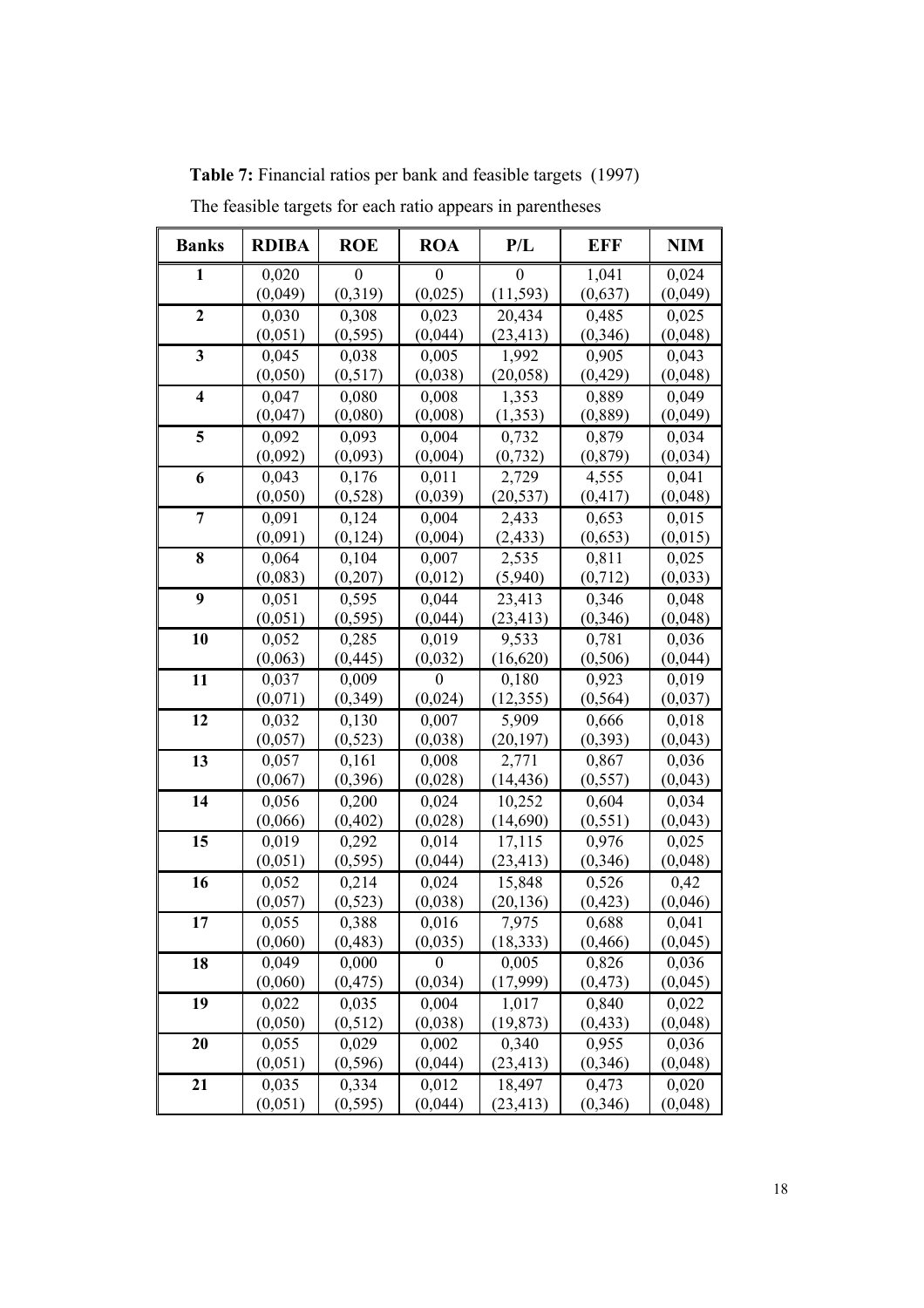Table 8 ranks all the banks according to the size of their Total Assets in two categories, large and small for all the years of our study. We observe that the average size of assets shows a continuous increase where from 1.436.785 in 1997 reached 1.738.477 in 1998 and 2.375.170 in 1999. At the same time the larger banks appear to be more efficient than the smaller ones in almost all the period of our study. Analytically, the average efficiency of large banks in 1997 is greater than the corresponding for the small banks by 5.4%, while in 1999 the difference in efficiency between small and large banks takes the greatest value of 7.5%. In 1998 the efficiency of these two categories appears to be similar.

Table 8: Comparative bank efficiency according to the size of Total Assets (in million Greek drachmas)

| <b>Banks</b>                                | 1999       | $\Theta^*$ | <b>Banks</b>            | 1998       | $\Theta^*$ | <b>Banks</b>   | 1997       | $\Theta^*$ |
|---------------------------------------------|------------|------------|-------------------------|------------|------------|----------------|------------|------------|
| 7                                           | 12.978.476 | 1,000      | $\overline{7}$          | 12.092.565 | 1.000      | 7              | 9.802.976  | 1,000      |
| $\overline{2}$                              | 5.904.191  | 0,847      | $\mathbf{1}$            | 4.399.758  | 0,287      | $\mathbf{1}$   | 4.152.730  | 0,494      |
| 1                                           | 4.846.440  | 0,384      | $\overline{2}$          | 4.274.130  | 0,777      | $\overline{2}$ | 3.447.019  | 0,877      |
| 8                                           | 4.543.799  | 1,000      | 8                       | 3.396.175  | 0,807      | 8              | 3.087.548  | 0,770      |
| 10                                          | 2.575.014  | 1,000      | 11                      | 1.879.707  | 0,435      | 21             | 2.515.763  | 0,769      |
| 9                                           | 2.186.263  | 1,000      | $\mathbf{Q}$            | 1.729.332  | 1,000      | 11             | 2.209.380  | 0,518      |
| 11                                          | 1.990.697  | 0,726      | 10                      | 1.290.418  | 0,539      | 9              | 1.403.402  | 1,000      |
| 14                                          | 1.525.060  | 1,000      | 14                      | 670.421    | 0,891      | 10             | 685.257    | 0,822      |
| 13                                          | 830.278    | 0,645      | 13                      | 642.747    | 0,632      | 13             | 489.949    | 0,848      |
| 17                                          | 676.432    | 0,909      | 5                       | 523.025    | 0,844      | 5              | 394.880    | 1,000      |
| 5                                           | 654.991    | 0,801      | 17                      | 508.595    | 0,808      | 19             | 394.234    | 0,457      |
| 6                                           | 525.035    | 0.678      | 6                       | 418.184    | 0,776      | 17             | 332.617    | 0,914      |
| $\overline{4}$                              | 341.798    | 0,932      | 19                      | 401.396    | 0,449      | 14             | 319.294    | 0,839      |
| 12                                          | 294.911    | 0,531      | 12                      | 206.710    | 0,508      | 12             | 181.698    | 0,560      |
| $\overline{\mathbf{3}}$                     | 226.255    | 0,488      | $\overline{4}$          | 197.498    | 1,000      | 18             | 165.889    | 0,806      |
| 16                                          | 186.863    | 1,000      | 18                      | 178.131    | 0,488      | $\overline{4}$ | 140.262    | 1,000      |
| 15                                          | 91.384     | 0,825      | $\overline{\mathbf{3}}$ | 88.735     | 0,764      | 6              | 128.726    | 0,852      |
|                                             |            |            | 16                      | 85.040     | 1,000      | 20             | 119.520    | 0,346      |
|                                             |            |            | 15                      | 48.497     | 0,699      | 15             | 75.679     | 0,731      |
|                                             |            |            |                         |            |            | 16             | 64.509     | 0,913      |
|                                             |            |            |                         |            |            | $\overline{3}$ | 61.147     | 0,893      |
| <b>Total Assets</b>                         | 40.377.887 |            |                         | 33.031.064 |            |                | 30.172.479 |            |
| <b>Mean Assets</b>                          | 2.375.170  |            |                         | 1.738.477  |            |                | 1.436.785  |            |
| <b>Median Assets</b>                        | 830.278    |            |                         | 523.025    |            |                | 394.234    |            |
| <b>Average efficiency</b>                   |            | 0.9177     |                         |            | 0,806      |                |            | 0,7814     |
| Average efficiency of<br><b>Large banks</b> |            | 0,845      |                         |            | 0,721      |                |            | 0,810      |
| Average efficiency of<br><b>Small banks</b> |            | 0,770      |                         |            | 0,721      |                |            | 0,756      |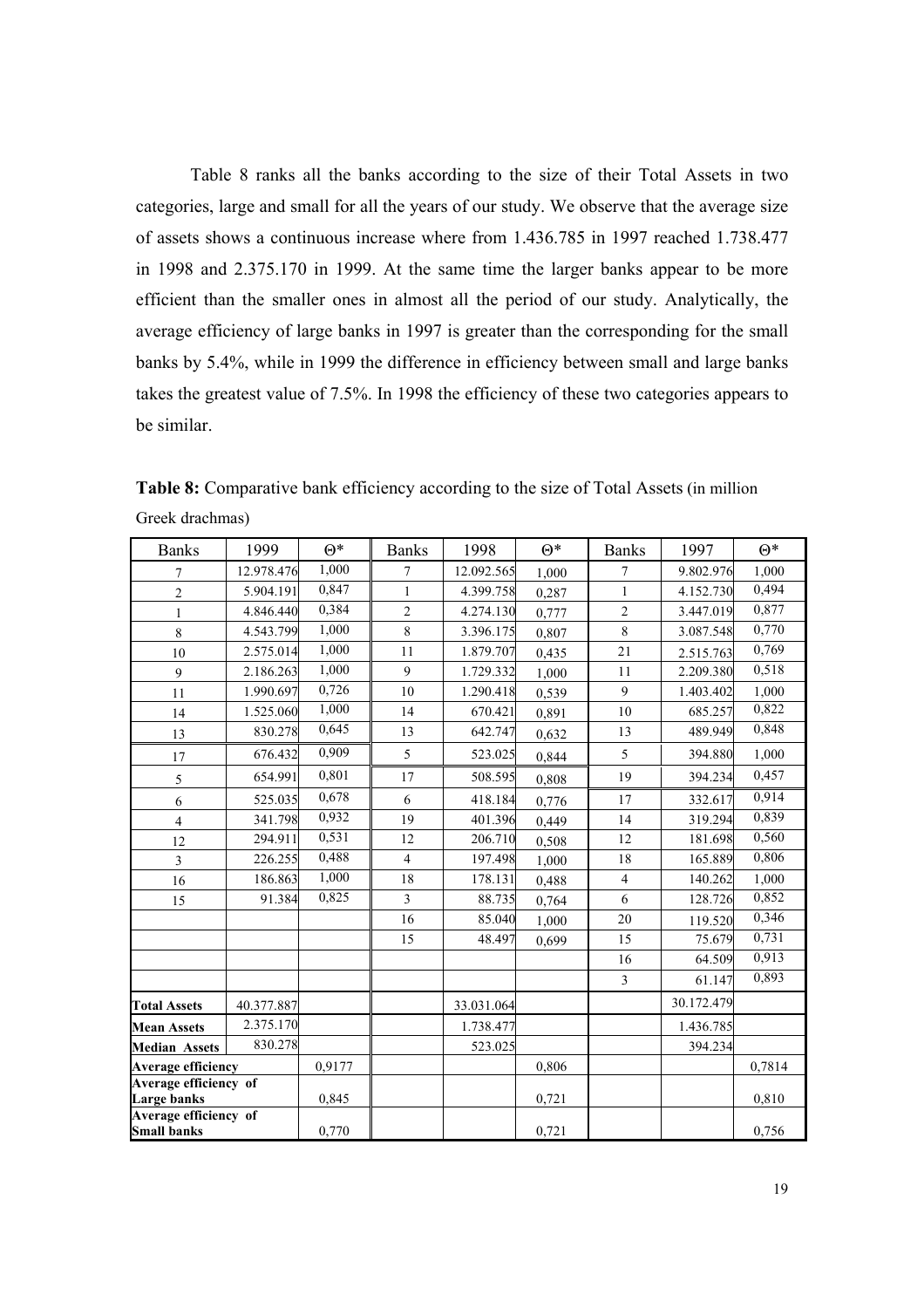#### **CONCLUSIONS AND POLICY IMPLICATIONS**

In this study the most obvious output is an efficient score for each bank under consideration as well as the generation of target output levels for inefficient banks derived from the performance of the selected comparison group. A continuous improvement of the total performance of the Greek banking system is observed. The reasons for this improvement in profitability for the time period 1997-99 are mainly the following $^{12}$ :

- i. The significant gains from bonds and participating interest realization, which were 27% higher in 1998 in comparison with 1997 and 182% higher in 1999 in relation to 1998 due to the favorable conditions in the Stock market.
- ii. The increase in interest income by 11% in 1998 in comparison with 1997 and 23% in 1999 in relation to 1998, which reflects the increase in loans and interest income from fixed income securities
- iii. The increase in revenues from income from shares and other variable yield securities in 1999

 The above mentioned reasons show that the profitability of banks is to a less extent due to the increase of traditional banking works and more to the activation of banking institutes in the Athens Stock Exchange Market. Moreover the good performance especially in 1999 is attributed to the improvement in the efficiency ratio. During the three years of our study a noticeable improvement in the efficiency ratio for all of our sample banks is observed. Specifically the average efficiency in 1999 was 91,77%, which was significantly higher in both 1998 and 1997 which were respectively 80,6% and 78,14%. This continuous improvement can be attributed to the significant increase in revenues and not to the reduction in the operating expenses which appear to be increased for all the years of our study. Thus in the following years the reduction in operating expenses is expected to be the means of improvement for banks' competition.

 $\overline{a}$ 

<sup>&</sup>lt;sup>12</sup> See Union of Greek Banks (2000).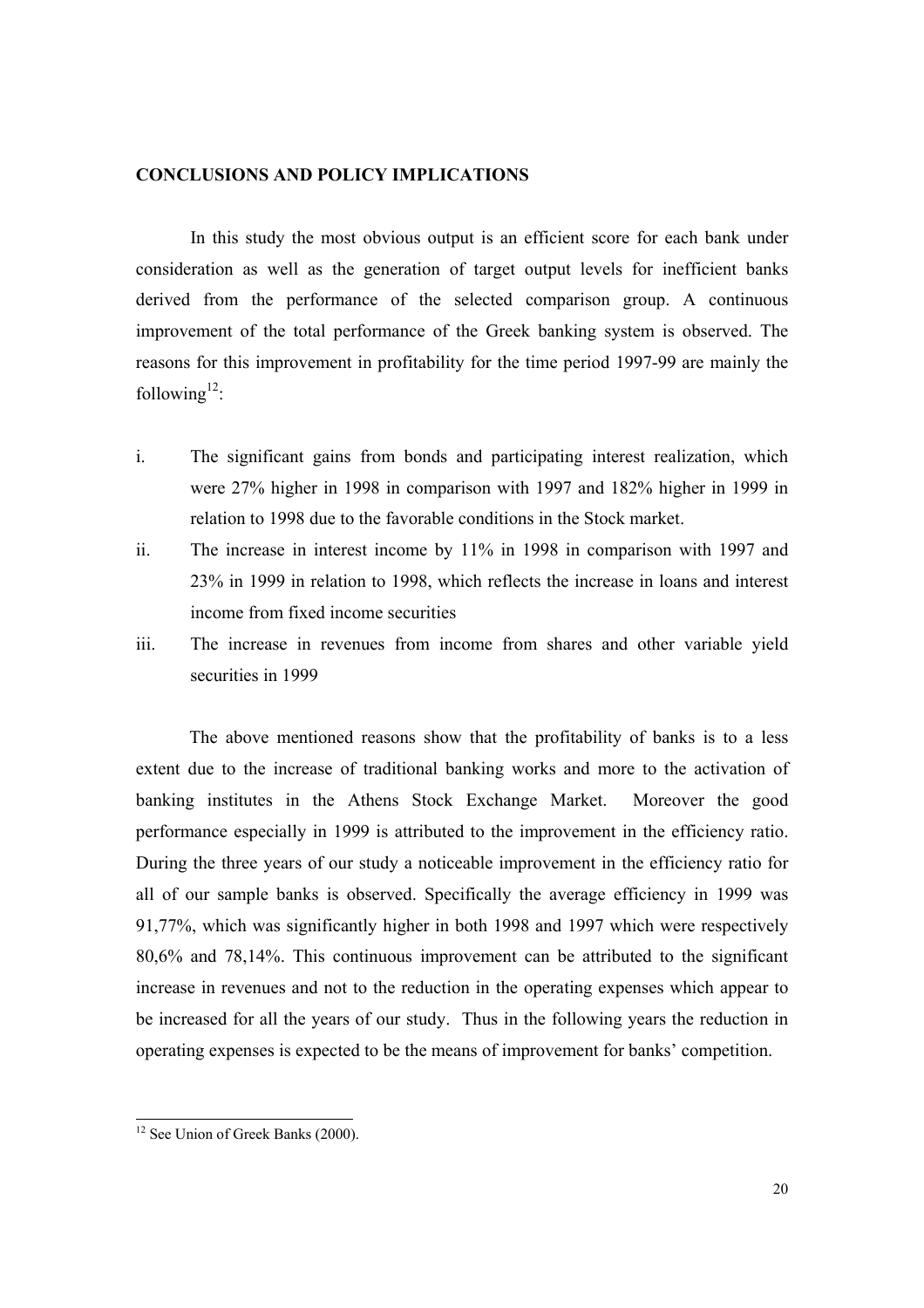Apart from the increase in the efficiency ratio we observe an increase in size of total assets. The higher the size of total assets the higher the efficiency is. This is confirmed from the significant increase in the sum of the total assets employed in the market as well as the increase in the average level of Banks' Assets. Specifically from 1436785 in 1997 and 1738477 in 1998 it reached its maximum of 2375170 in 1999.

 We also observe that the increase in efficiency is accompanied with a continuous reduction in the number of small banks due to mergers and acquisitions. At the same time the increase in competitiveness among banks as well as the privatization policies for the publicly owned-controlled banking institutes have resulted to a significant reduction in the number of banks. It is also worth mentioning that the difference in efficiency between large and small banks takes its maximum value in 1999.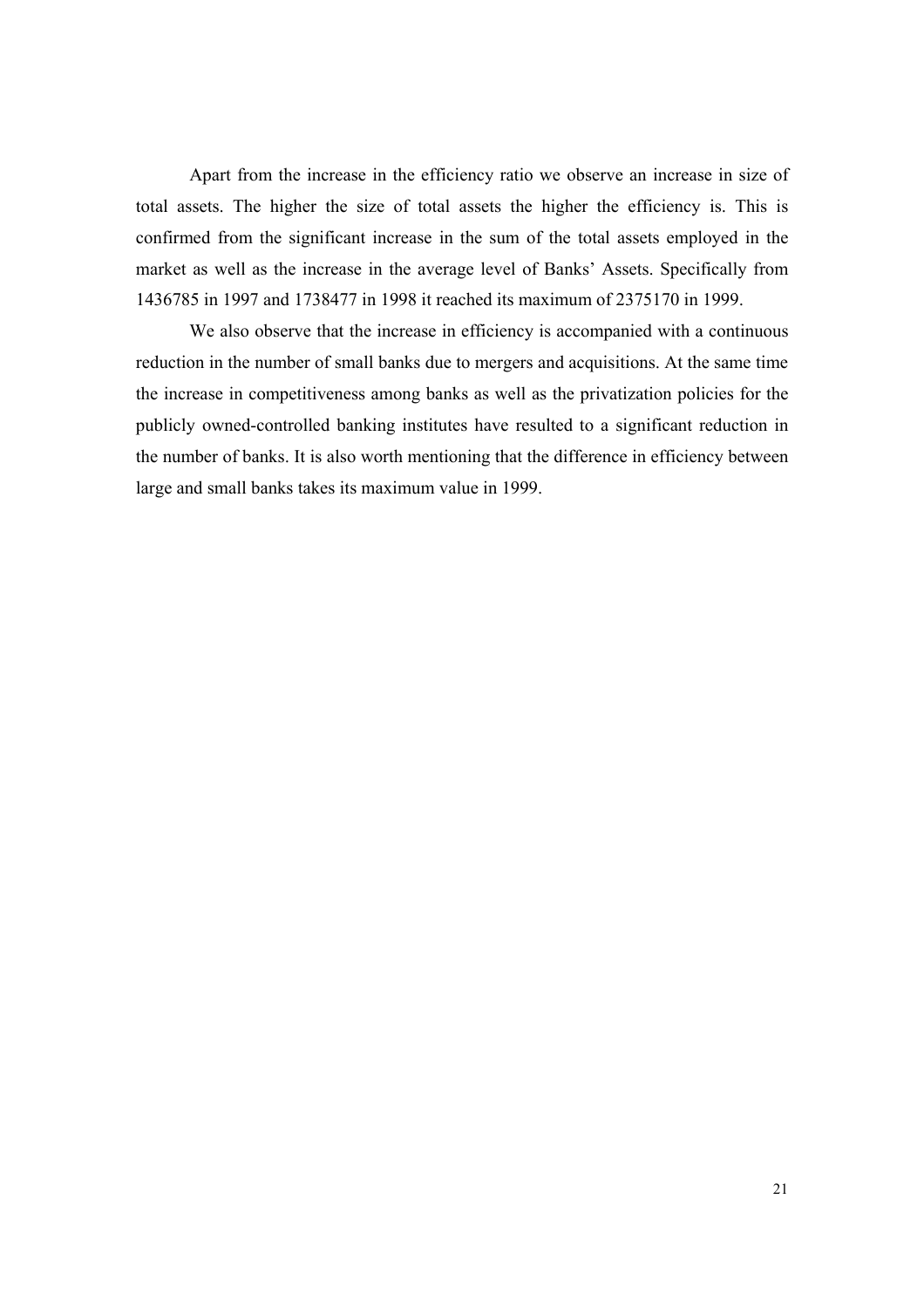#### **REFERENCES**

Ali Al. & Seiford m. (1993), «The Mathematical Programming Approach to Efficiency Analysis. In the Measurement of Productive Efficiency» (Edited by Fried O., Lovell C & Schmidt S.). Oxford University Press, Oxford.

Banker R.D. & Morey R.C. (1986), «Efficiency Analysis for Exogenously Fixed Inputs and Outputs», Operations Research, 34, pp. 513 - 521.

Berg A., Forsund F. & Jansen E. (1991), «Technical Efficiency in Norwegian Banks: A Non Parametric Approach to Efficiency Measurement», Journal of Productivity Analysis, 2, pp.127 – 142.

Berg A., Forsund F., Hjalmarsson L. & Suminen M. (1993), «Banking Efficiency in the Nordic Countries», Journal of Banking and Finance, 17, pp.371 - 388.

Charnes A., Coopers W., Rhodes E. (1978), «Measuring the Efficiency of Decision Making Units», *European Journal Operational Research*, 3, pp. 429 - 444.

Drake & Howcroft D. (1994), «Relative Efficiency in the Branch Network of a U.K. Bank: An Empirical Study», Omega International Journal of Management Science, 22 (1), pp.83 - 90

Fernandez Castro A. & Smith P. (1994), «Towards a General Non Parametric Model of Corporate Performance», Omega International Journal of Management Science, 22 (3), pp.237 – 249.

Ferrier G & Lovell C. (1990), «Measuring Cost Efficiency in Banking: Econometric and Linear programming evidence», Journal of Econometrics, 46, ½, pp.229 – 245.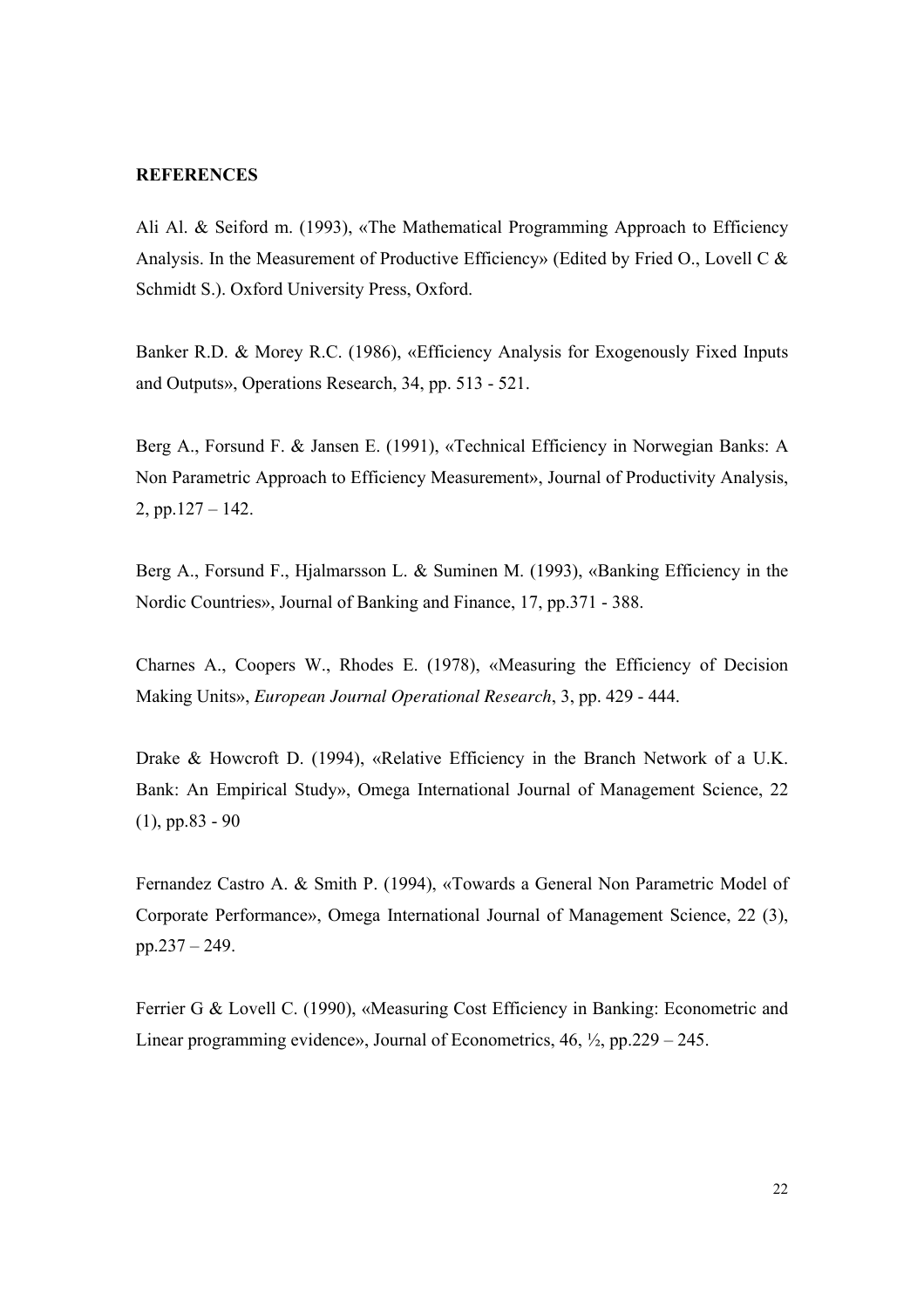Fucuyama H. (1993), «Technical and Scale Efficiency of Japanese Commercial Banks: A Non Parametric Approach», Applied Economics, 25, pp.1101 - 1112.

Giokas D. (1991), «Bank Branch Operating Efficiency: A Comparative Application of DEA and the log linear Model», Omega International Journal of Management Sciences, 19, 6, pp. 549 – 557

Haag E. and Jaska V. (1995), «Interpreting Inefficiency Ratings: An Application of Bank Branch Operating Efficiencies», Managerial and Decision Economics, 16 (1), pp.7 – 14

Mathioudaki S. (1995), The efficiency of the Greek Banks in the decade 1985-1994, Economic Review, Commercial Bank of Greece, Volume 3, pp.32 – 39

Noulas A. (1994), «Operating Efficiency in the Hellenic Bank Industry: A Data Envelopment Analysis Approach», 40<sup>th</sup> International Atlantic Economic Conference in Williamsburg.

Νoulas Α. (1999), Profitability and efficiency of the Greek Banks (1993 – 1998), Bulletin of the Union of Greek Banks, pp. 53 – 60.

Oral M. & Yolalan R. (1990), «An Empirical Study on Measuring Operating Efficiency and Profitability of Bank Branches», European Journal of Operational Research, 46, pp.282 – 294.

Sherman D. & Gold F. (1990), «Bank Branch Operating Efficiency: Evaluation with Data Envelopment Analysis Approach», Journal of Banking and Finance, 9, pp.297 - 315.

Siafakas N. (1980), Analyses of Balance Sheets based on economic and financial components, Issue of the General Bank